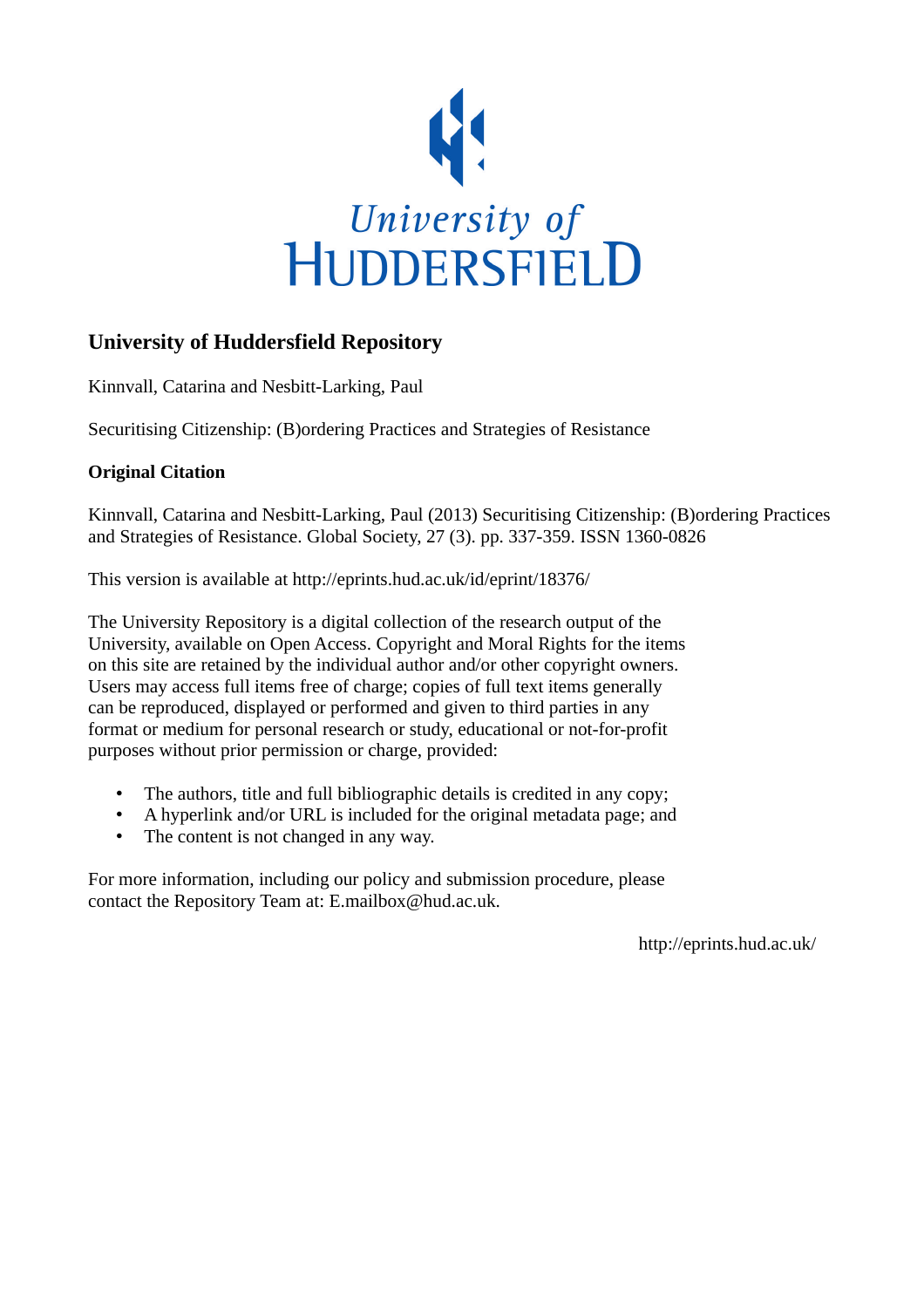# **SECURITISING CITIZENSHIP:**

### **(B)ordering practices and strategies of resistance**

#### **ABSTRACT**

This article builds upon Yasemin Soysal's early work on postnational citizenship as constituting sites of resistance in contemporary European politics. Postnational citizenship provides every person with the right and duty of participation in the authority structures and public life of a polity, regardless of their historical ties to that community. This celebration of human rights as a world-level organising principle is, however, constantly challenged by liberal discourses and practices aimed to securitise identities and citizenships through the bordering of space, place and identities. Proceeding from a critical take on securitisation we propose that in addition to a focus on the exceptional and on elite speech acts, we need to recognize that it is through everyday practices that people engage in (de)securitising strategies and practices that both rely upon and contest notions of belonging and borders. We exemplify by looking at two (diverse) minority communities in Britain and Canada that have been securitised at transnational, national and local levels, and study the extent to which we can see evidence of everyday resistance through the explicit or implicit use of desecuritising strategies. In both settings, the communities we study are young Muslims.

#### **INTRODUCTION**

This article builds upon Yasemin Soysal's<sup>1</sup> early work on postnational citizenship as constituting sites of resistance in contemporary European politics. Postnational citizenship provides every person with the right and duty of participation in the authority structures and public life of a polity, regardless of their historical ties to that community. This celebration of human rights as a world-level organizing principle is, however, constantly challenged by liberal discourses and practices aimed to securitise identities and citizenships through the bordering of space, place and identities. Proceeding from a critical take on securitisation we propose that in addition to a focus on the exceptional and on elite speech acts, we need to recognize that it is through everyday practices that people engage in (de)securitising strategies and practices that both rely upon and contest notions of belonging and borders. To what extent are those at the margins of citizenship able to resist securitising practices aimed at limiting their presence and rights and how do these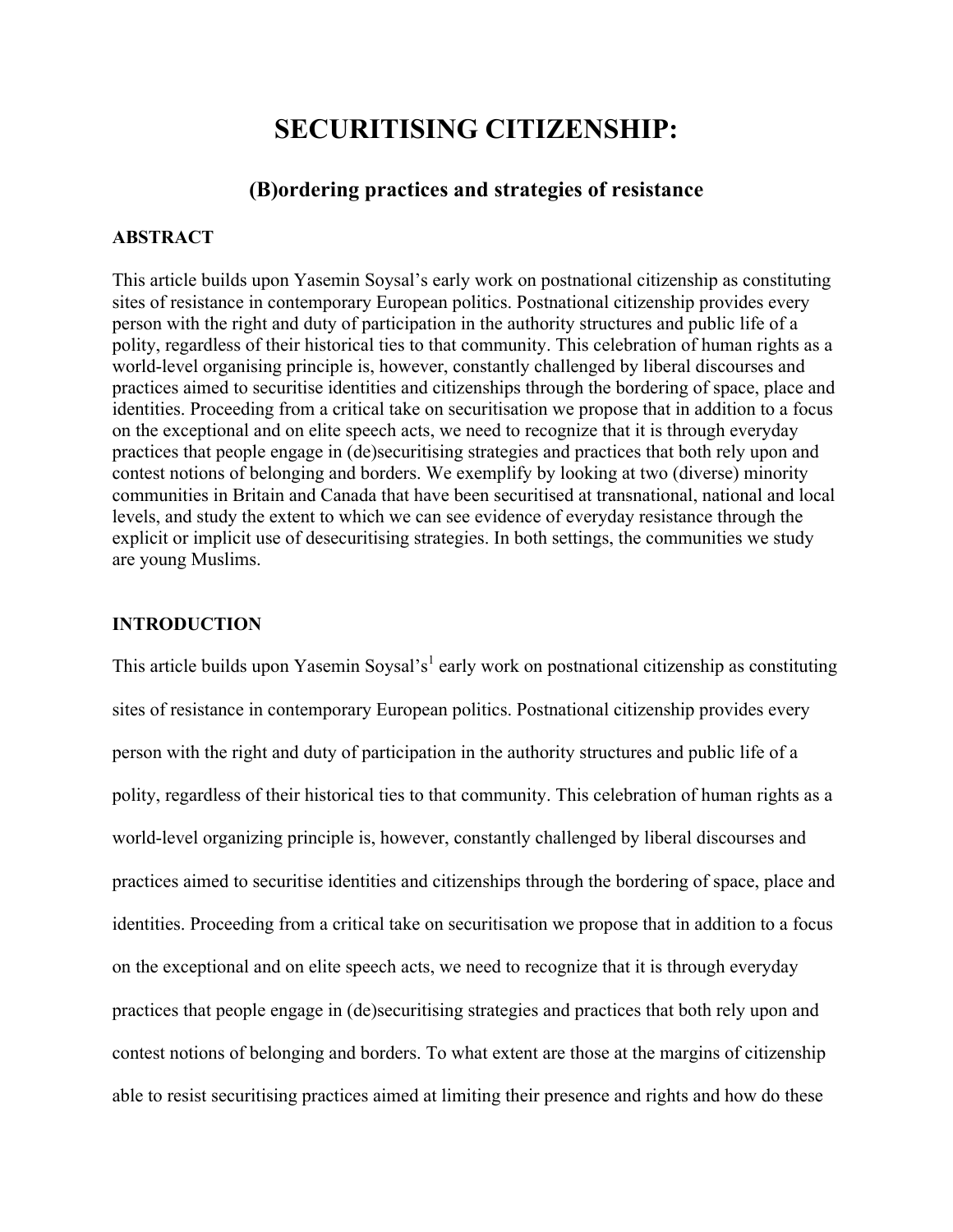actors reproduce securitising practices that distinguish them from other groups? How can such claims be understood in terms of desecuritisation processes and what are the socio-psychological dynamics behind such resisting practices?

Building upon our previous work, we exemplify by looking at two (diverse) minority communities in Britain and Canada that have been securitised at transnational, national and local levels, and study the extent to which we can see evidence of everyday resistance through the explicit or implicit use of desecuritising strategies. In both settings, the communities we study are young Muslims. These communities have been chosen in order to outline different kinds of securitising practices affecting people who, while sharing a common ethno-religious characteristic are situated in countries with distinctive histories of immigration and citizenship regimes. As we shall see, despite the distinctive character of the Canadian regime, notably its policy of multiculturalism and its political culture of polyethnic diversity, the range of (de)securitising citizenship strategies finds patterns of both commonality and distinctiveness between the two national settings. In both the Canadian and the British settings, we are concerned with the narratives surrounding these communities and the particular forms of governance structures affecting their ability to act as citizens as well as the bordering practices they engage in. The empirical study is based on our interviews, reports and media transcripts<sup>2</sup>. The aim is not to provide a full-fledged analysis of all aspects of citizenship and the specific opportunities and hindrances affecting these groups, but rather to provide an illustrative study of the relationship between governance, narratives, borders and (de)securitisation to show the increasing difficulties postnational citizenship is facing in a global context.

We start by outlining the connection between citizenship and sovereignty. Here we delineate the theoretical debates surrounding these issues with a particular emphasis on the crisis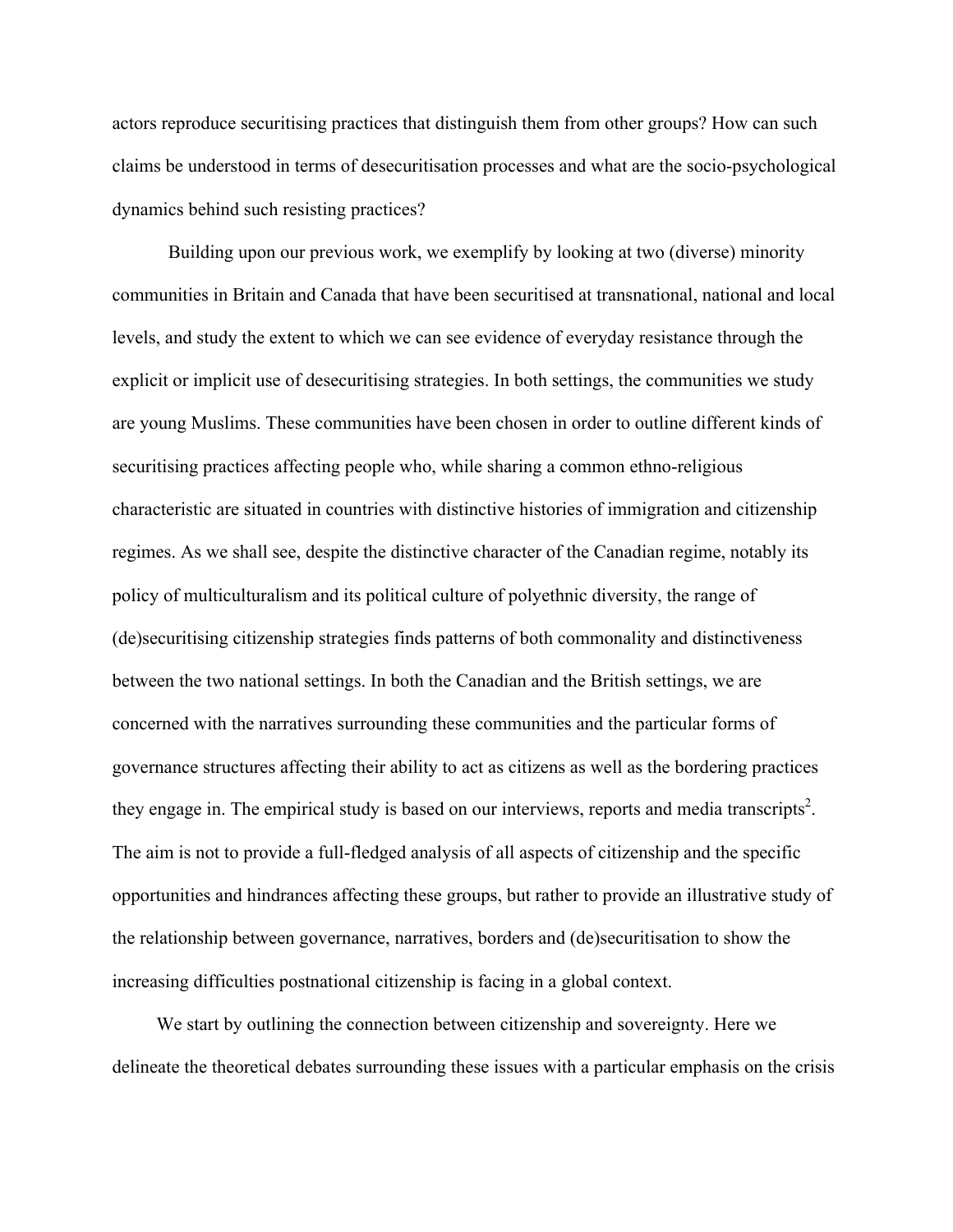of postnational citizenship in a world governed by security. Empirically the focus is on how the current world order can be interpreted in terms of exceptional politics and how this exerts an impact on the governance of subjectivities and behaviour. We argue that such practices exist within re-invented master narratives that aim to reify borders, manifest in clear boundaries which act as co-constructors of individuals' and groups' self-identity in relation to significant others. Second, we proceed to a discussion of how this process involves securitising moves in relation to sovereign bodies, moves that are related to the *naturalisation* of borders and the *narrativisation* of boundaries. This involves a critical reading of much current security literature in an effort to clarify how securitisation must be viewed in co-constitutive terms in which individual agency and the narrative construction of boundaries play an important part. Third, we discuss how bringing individuals and emotions into the picture can help us in conceptualising a politics of resistance and desecuritisation. Relying on Bakhtin's and Markova's concept of dialogism and Agamben's discussion of subjectification and resistance we sketch a possible politics of resistance in response to the governing of subjectivity and the regulation of behaviour through narrative means. Finally, we provide empirical examples of both securitising and desecuritising practices by relating the theoretical discussion to our study of young Muslims in Britain and Canada. We conclude by drawing some general inferences from this illustrative study.

#### **CITIZENSHIP AND SOVEREIGNTY**

Events occurring at a global level have local repercussions, not least in terms of how citizenship is conceptualised and sometimes changed. Traditionally citizenship has been used to differentiate between citizens and non-citizens, where citizenship is attached to people because of their belonging to a state jurisdiction. This implies that rights are principally connected to citizenship, rather than being universally defined and enforced<sup>3</sup>. International legal human rights structures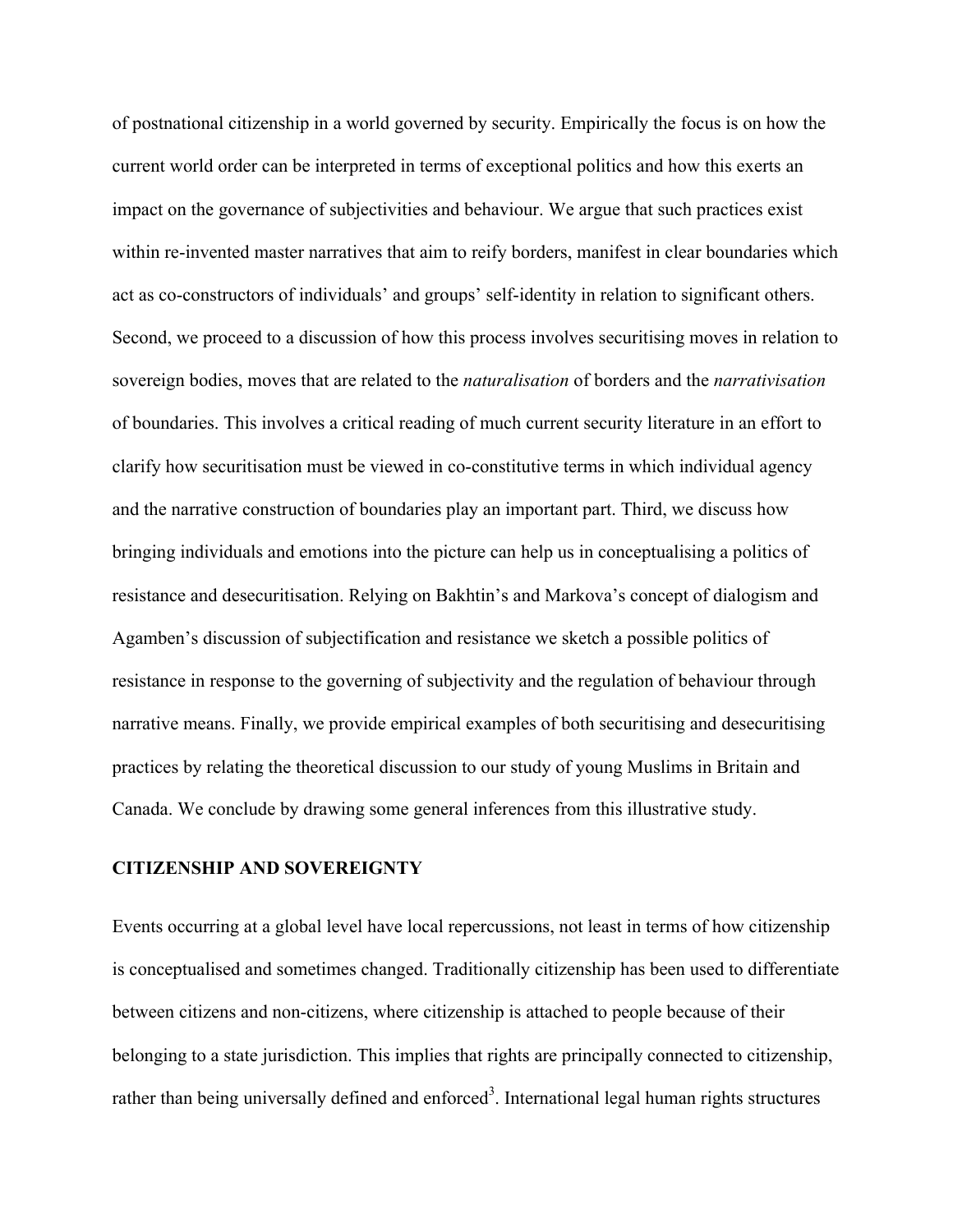are of course built upon universal rights of people, but as Covenants they are ascribed to and enforced through an international state system which tends to exclude those considered noncitizens from the discourse<sup>4</sup>. Moreover, international agreements are weak and lacking in clear enforcement mechanisms under international law. From this perspective, citizenship is predominantly connected to borders as the modern state claims monopoly over the legitimate crossing of borders. Hence any border-related conception of citizen is framed within a perspective of sovereignty in which the state has the right to decide who its citizens are (or not), thus providing or denying entry of persons on the basis of citizenship<sup>5</sup>.

Critical attempts to overcome this conflation of rights have been suggested by scholars writing about cosmopolitan citizenship as well as multicultural citizenship. Both are concerned with the idea of the territorial state as the basis for rights. The cosmopolitan version is focused on how people are members of both bounded communities and a universal community of human kind, so called world citizens – a notion that is tied to ideas about certain universal moral rights of all individuals<sup>6</sup>. Cosmopolitan citizenship has been criticized for ignoring the fact that such moral conceptions rely on particularistic ideas of rights originating in Western liberal democracy with the emphasis on individual rather than group rights<sup>7</sup>. Theories of multicultural citizenship have challenged the cosmopolitan rights-based doctrine and have been concerned to move away from the idea of individual rights. By taking into account not only universal sameness in terms of inalienable individual rights, multicultural citizenship theories have addressed issues of group rights in general and minority rights in particular.<sup>8</sup> In Kymlicka's<sup>9</sup> reading this is mainly related to the national state in terms of providing particular rights to various groups in a society based on issues of inequality. More critical versions of multicultural citizenship emphasize not only class and inequality, but also questions of membership posed by feminism, race and ethnic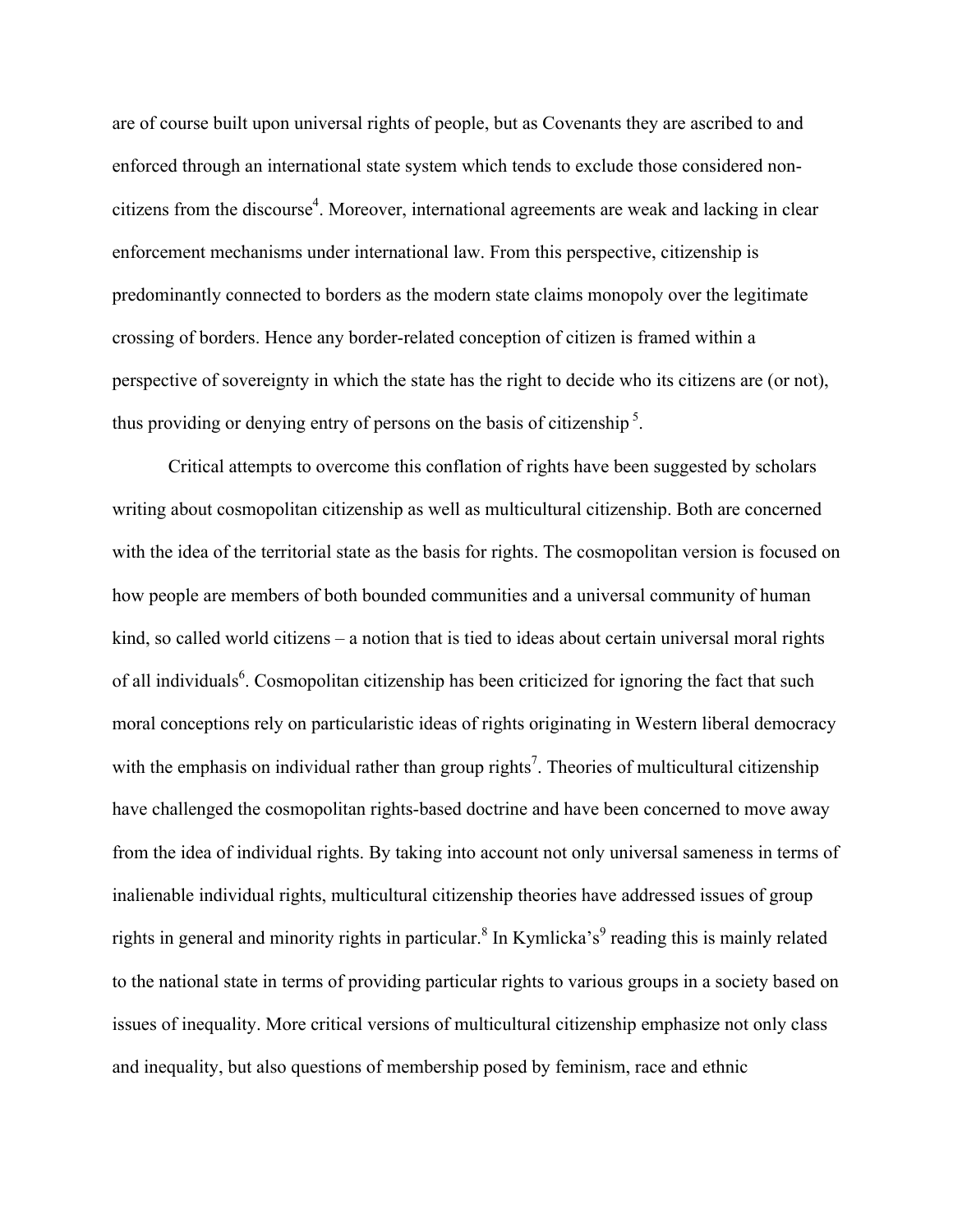movements, ecology and vulnerable minorities $10$ . Here the emphasis is on non-essentialist readings of culture, nations and peoples and the attempt is often to decouple citizenship from nationality.

This decoupling of citizenship from nationality has, in empirical terms, been related to increased globalisation and the emergence of a postnational citizenship<sup>11</sup>. Yasemin Soysal's thesis from the early 1990s on the *banalisation* of citizenship belongs to this category as she discusses how transnational opportunities make national citizenship less important. When Pakistani immigrants in Britain make demands for the teaching of Islam in state schools for example, they mobilise around a Muslim identity, but they also appeal to a universalistic discourse of 'human rights' to justify their claims and pressure national governments by taking their case to the European Court of Human Rights<sup>12</sup>. This example, Soysal notes, tends to undermine predominant models of citizenship, which are normatively predicated upon the integrity of national communities and their boundaries. They also call into question analytic distinctions between states and the international system. In addition, postnational citizenship can be found in the ability of the individual to mobilise the international commitments of the state against state officials seeking to expel particular individuals. Here the international commitments of the liberal democratic state may bring the authority of the supranational organization to aid the immigrant against the state $^{13}$ .

Soysal's notion of postnational citizenship relies on the fact that nationality is no longer a precondition for the enjoyment of rights and is therefore seen as less important by individual immigrants. This *banalisation* of citizenship was associated with two distinct developments in the 1980s and 1990s, that of a move towards conditional *jus soli*, dual nationality, shorter waiting periods and less administrative discretion followed by recognition that citizenship should be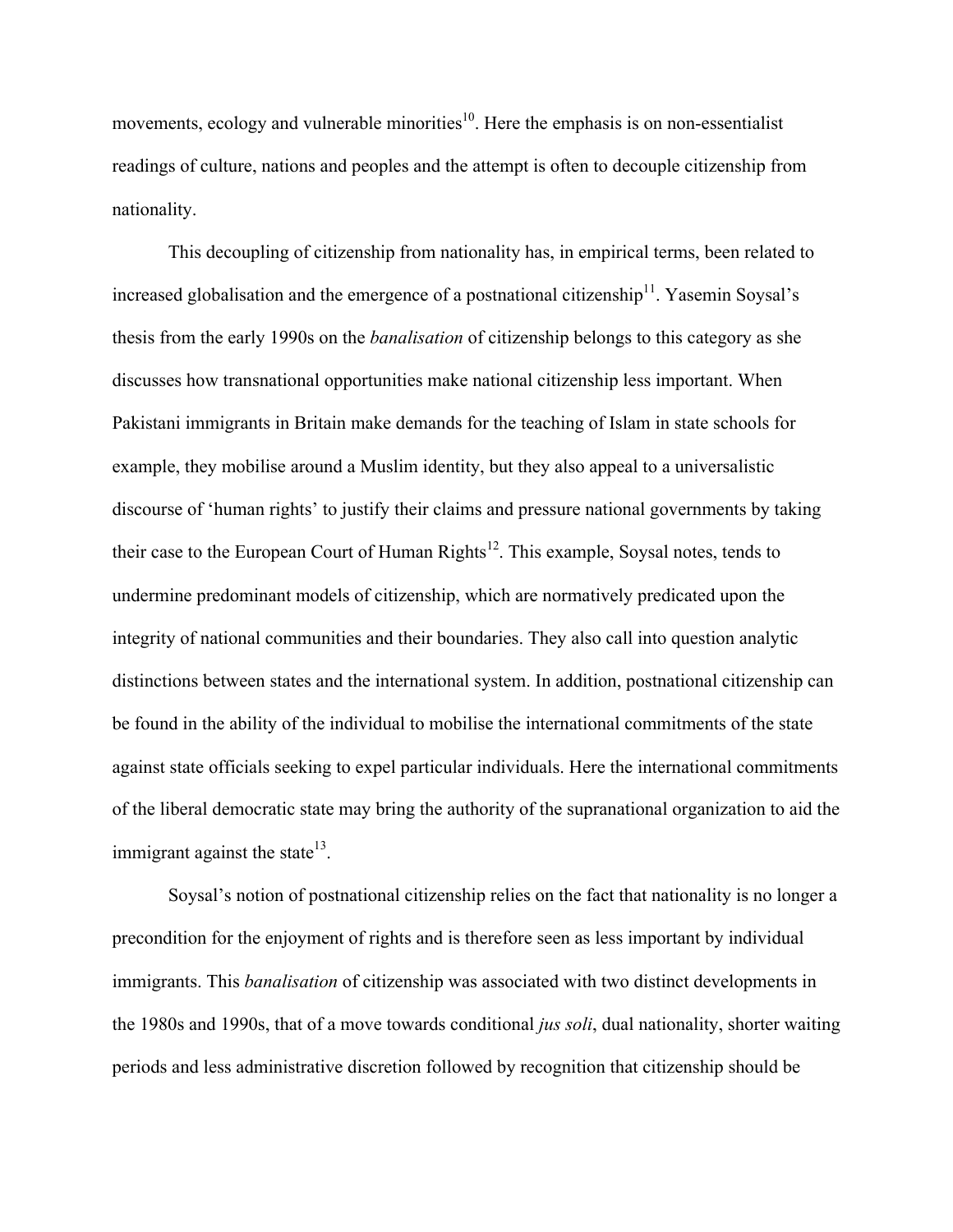more accessible and less tied to ethno-national membership or loyalty. The other had to do with the lesser difference citizenship made to the guest workers of the 1980s as they largely enjoyed the same social rights as majority community members<sup>14</sup>. As Mouritsen argues, however, this may no longer be the case. "In essence, the post-national ease of access, lack of differences between permanent residence and naturalization, and lack of *pathos* from states and individuals alike all comes down to the fact that the only remaining prize of 'thin' neo-liberal membership is the right to access national labour markets $"^{15}$ .

Such developments have prompted the argument that a post-9/11 world defined by security and terror discourses is characterised by a recoupling, rather than a decoupling, of citizenship and nationality . In these readings the national is repeatedly inserted in terms of 16 adherence to liberal values and ideas, such as reason, rationality and secularism, as a substantial way of life to recreate inclusion into and exclusion from the national body. This, Joppke 17 argues, is especially the case in Europe as many European states have reacted against politicised Islam. As Scuzzarello notes, certain scholars are increasingly joining popular moves to promote 18 individual rather than group rights . In the face of a number of real or constructed events, such 19 as the Mohammed cartoon crisis, honour killings, female circumcision, the building of minarets, arranged marriages and other contested practices, the demand is for more liberal individualism rather than less. Within recent years, leaders in Germany, France and Britain – Merkel, Sarkozy and Cameron – have all declared an end to multiculturalism with Merkel arguing that "it had failed, utterly failed", and Cameron insisting that we need more, not less "muscular liberalism" to confront Islamic extremism . This "failure of multiculturalism narrative" in Europe has been 20 reinforced through global narratives of terror and Islamophobia and has gained further strength through much local media. On a policy level, several countries, including Britain, Sweden and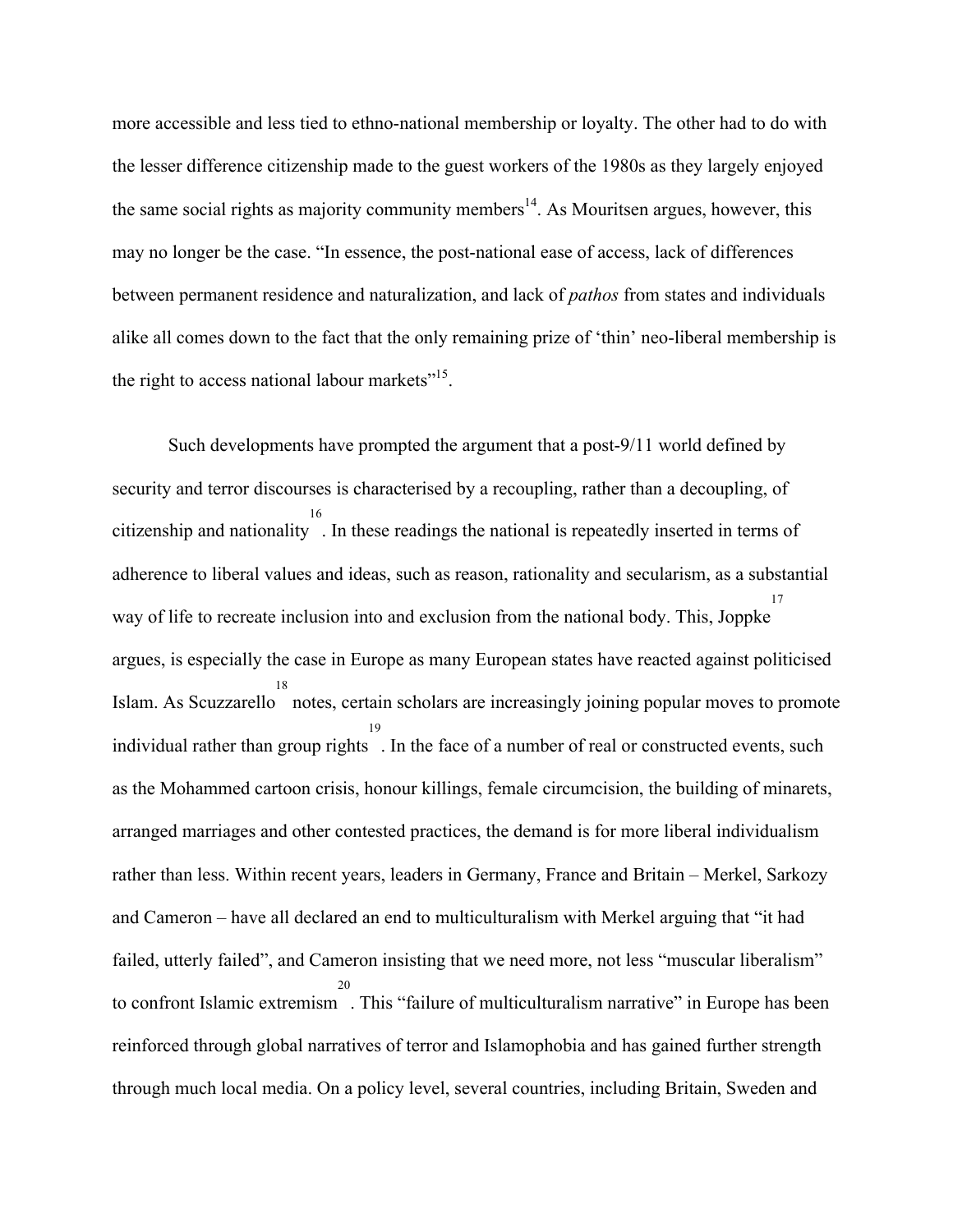the Netherlands have introduced citizenship rituals, designed to ensure the conformity of new immigrants to the core principles of liberal democracy. Other countries, notably Denmark and the UK, have made naturalisation contingent on passing language and culture tests . New 21 restrictions of citizenship acquisition have also been tied to employment in many European countries, and permanent residency is increasingly conditioned on self-support and participation in the workforce. In Denmark, Germany and the UK, for instance, so called *good citizenship* now consists of the introduction of language requirements, knowledge tests and screening for selfsupport, a clean criminal record and non-radical leanings 22 . This, we argue, signifies a deeply problematic political development that is itself tied to reconstructed conceptions of European space and sovereignty.

Multiculturalism in Canada, however, continues to be celebrated as a vehicle to facilitate cultural development in the context of a coherent, co-operative and communicative political society, one in which there are layered patterns of interchange. Reflecting both the broad political culture and public policy, the dominant pattern of response among our Canadian interviewees is a generalised and enthusiastic acceptance of the strengths of multiculturalism as a policy that facilitates the retention of ethno-cultural particularisms to the extent that people demand such distinctiveness, within the broader unity of a shared political society. However, not all Canadian Muslims are entirely satisfied and even those who are supportive nonetheless exhibit certain reservations regarding their sense of belonging. Over the past ten to fifteen years, the global shifts presented above in the European setting, punctuated in Canada by the more proximate events of September 11 2001, have led to the intensification of securitisation both in the Canadian political culture and in the Canadian citizenship regime. This has resulted in echoes of the bordering practices identified in the European context. Confounding immigrants with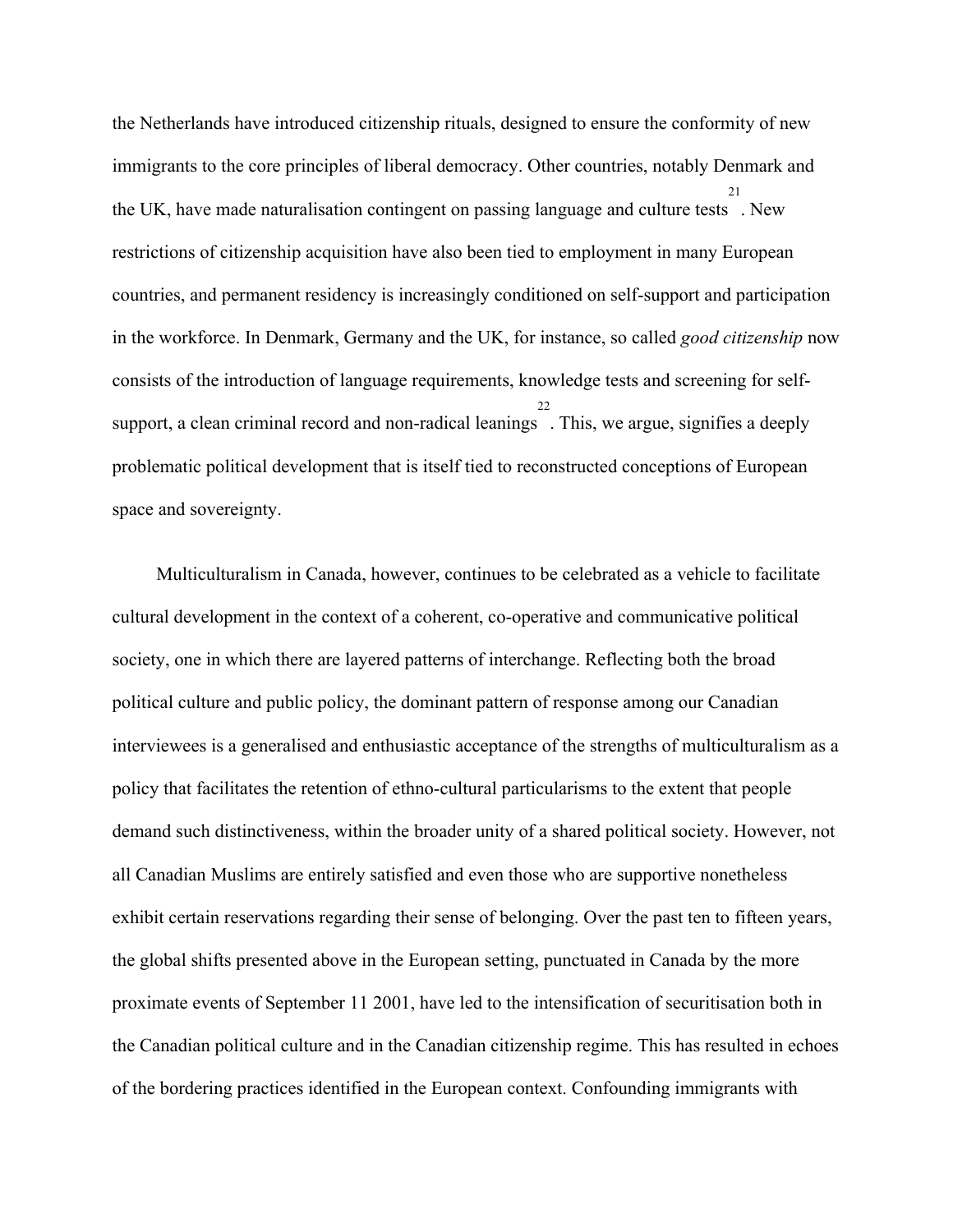refugees, the newcomer to Canada has been stigmatised as a dangerous outsider and as a security hazard . Muslim and other non-white Canadian minorities with dual citizenship have been 23 characterised as citizens of convenience who contribute very little to Canada and make unreasonable claims . The Canada-US border has been securitised and Canada's immigration 24 regime has seen the relocation of sites of surveillance and control to a range of extra-territorial settings . The embodiment of such shifts in Canada's citizenship regime has been experienced 25 through new biometric surveillance techniques . The recently-elected majority Conservative 26 government has accelerated the process of securitisation of the Canadian borders. Of significance is how the long-standing selective character of Canada's immigration policy has been accentuated with a consequent latent re-racialisation of immigration. Family-class reunions have been de-emphasised at the expense of employment-class immigration of affluent and/or highlyskilled immigrants. Recent controversies have arisen over the redrafting of citizenship guides to what critics regard as Anglo-centric and militarised standards, feeding negative stereotypes about new immigrants and those citizens who "look like them". Full face veils have been banned from citizenship ceremonies, even though only a tiny minority of Muslim women chooses to wear them and even though Muslim associations agreed to accommodations. Newly emerging refugee policy threatens to lock refugees who arrive by sea in detention camps for up to a year without due process. Critics argue that the proposed legislation counters both Canadian and international law . 27

During the  $19<sup>th</sup>$  century, as discussed above, the modern notion of sovereignty as the ultimate and transcendent mark of indivisible power became increasingly synonymous with national sovereignty with people produced as citizens of the nation-state. In Giorgio Agamben's<sup>28</sup> terminology, the most elementary operation of sovereign power can be found in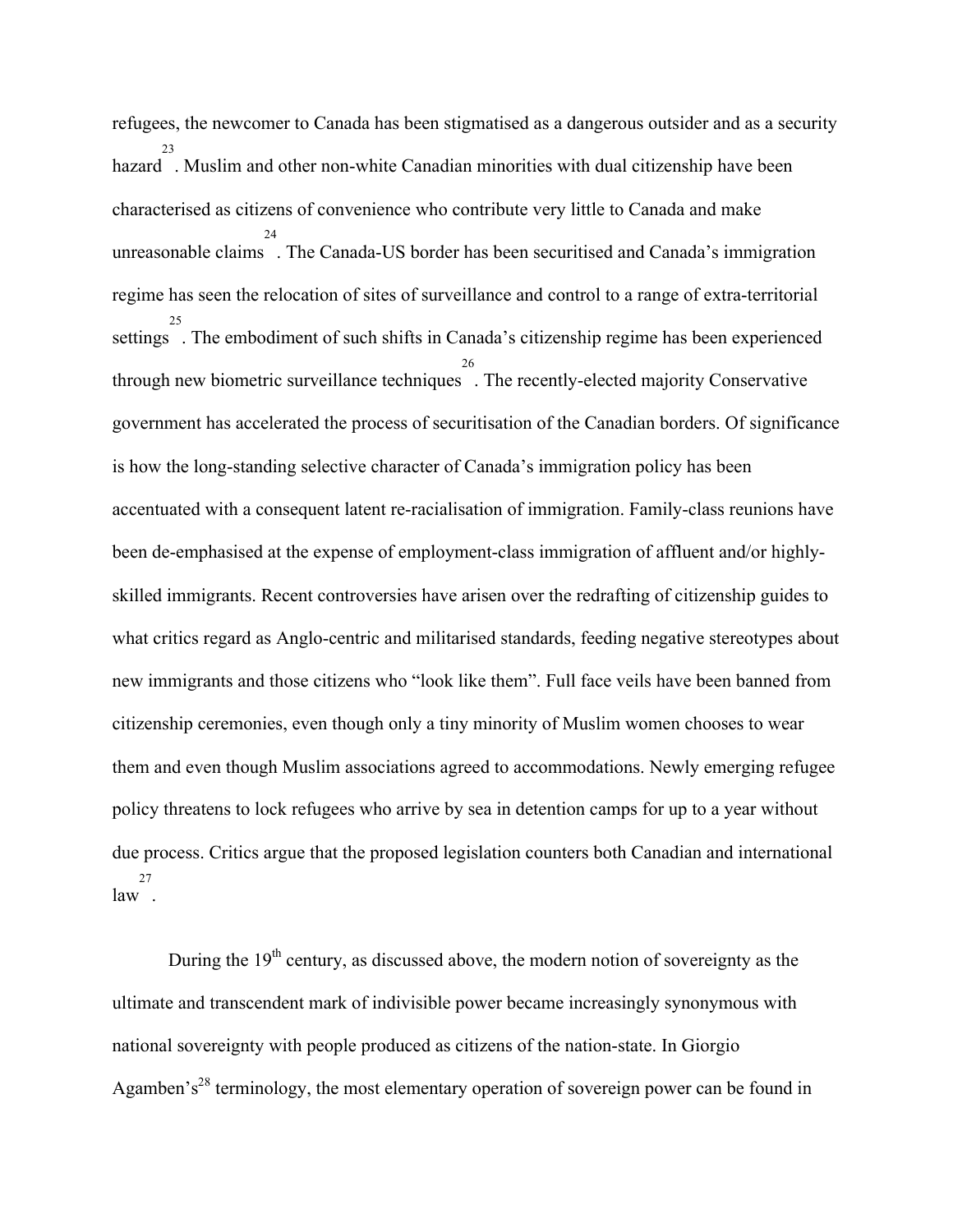attempts to classify someone as being beyond dignity and full humanity or through the expulsion of someone who used to have rights as a citizen. Such people are not even subjects of a benevolent power but symbolise only mute and *bare life* (or *Homo Sacer*) 29. This, what Agamben refers to as an inclusive exclusion, is fundamental to his thought and central to his account of the Western paradigm of sovereignty. *Bare life* is something that is produced *by* sovereign power *for* sovereign power. To Agamben, the *state of exception* in terms of the sovereign deciding on the exclusion of *bare life* has remained constitutive of the political community, acquiring ever more force as societies are becoming increasingly diverse; as the *multitude* of individuals are incorporated into the political community<sup>30</sup>. Security becomes a necessary step in preserving freedom and is used to legitimate this *state of exception* as a space in which subjects are governed and behaviour is regulated. Claudia Aradau clearly illustrates this in her citation of a speech by Tony Blair in 2006:

When crimes go unpunished, that is a breach of the victim's liberty and human rights. When organized crime gangs are free to practice their evil, countless young people have their liberty and often their lives damaged. When ASB goes unchecked, each and every member of the community in which it happens, has their human rights broken. When we can't deport foreign nationals even when inciting violence the country is at risk  $31$ .

Instructively, Didier Bigo has described this process as a shift in governmentality – a shift from the *pan*optical to the *ban*optical – in which the banopticon is defined as a regime of practices where specific groups are blamed already before they have done anything, "simply by categorizing them, anticipating profiles of risk from previous trends, and projecting them by generalization upon the potential behavior of each individual pertaining to the risk category<sup>32</sup>. This form of governmentality of unease, or Ban, is the work of biometric borders that redefine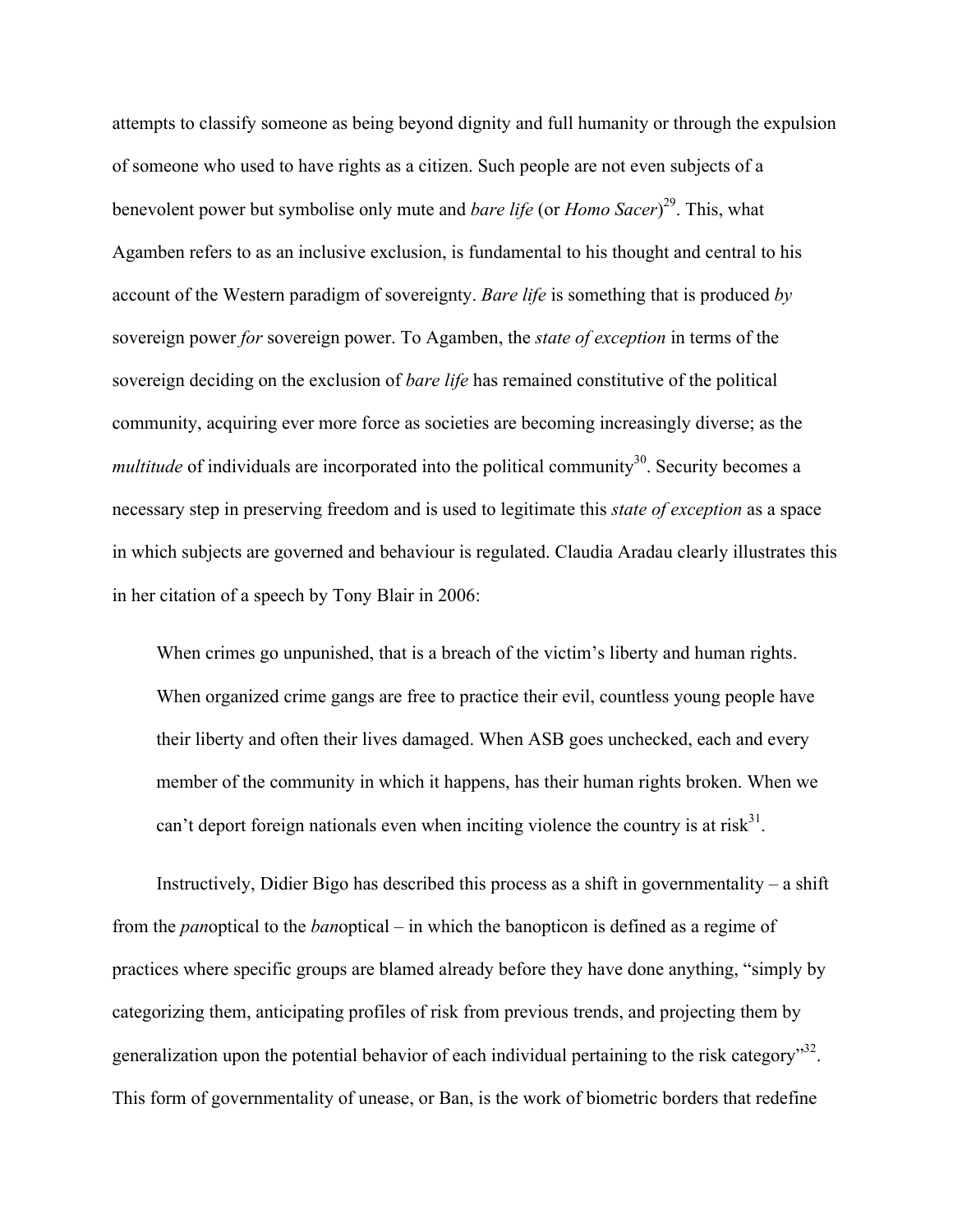external and internal security. It relies on exceptionalism, acts of profiling and containing foreigners, and a normative imperative of mobility<sup>33</sup>. Such practices exist within re-invented master narratives that aim to reify an object that is in fact plurilocal and manifest it in clear boundaries. They are mutually related and form political identities and act as co-constructors of individuals' and groups' self-identity in relation to significant others.

#### **NARRATIVES, BORDERS AND SECURITY**

Foucault argued for a form of critical social analysis focused on *events*, moments when an existing regime of practices is "reinvested, co-opted and redeployed by new social forces and governmental rationalities<sup>334</sup>. In accordance with such rationalities, Louise Amoore states that "immigration and the terrorist threat became combined as a problem 'not because there is a threat to the survival of society' but because 'scenes from everyday lives are politicized, because day-to-day living is securitized<sup>"35</sup>. This securitisation of day-to-day lives is likely to focus on restoring a sense of community, security and order<sup>36</sup>, but in so doing the very exclusions and prejudices that initiate conflict are often reconstituted. This can be seen in the development of a European visa system which increasingly replaces the national passport as a token of trust and as an original source of inclusion and exclusion<sup>37</sup>. It can be further seen in recent changes to border security and immigration law and regulations in Canada<sup>38</sup>. In line with van Munster, this could imply a reinterpretation of Agamben's *state of exception* to describe the dominant paradigm, or narrative, of governing modern societies. "In this view the state of exception is not so much a temporary, exceptional measure but a technique of government that relies on security<sup>39</sup>.

Such securitising moves involve narratives that inscribe a hegemonic set of cultural values upon territories and populations in order to control, know and domesticate certain groups of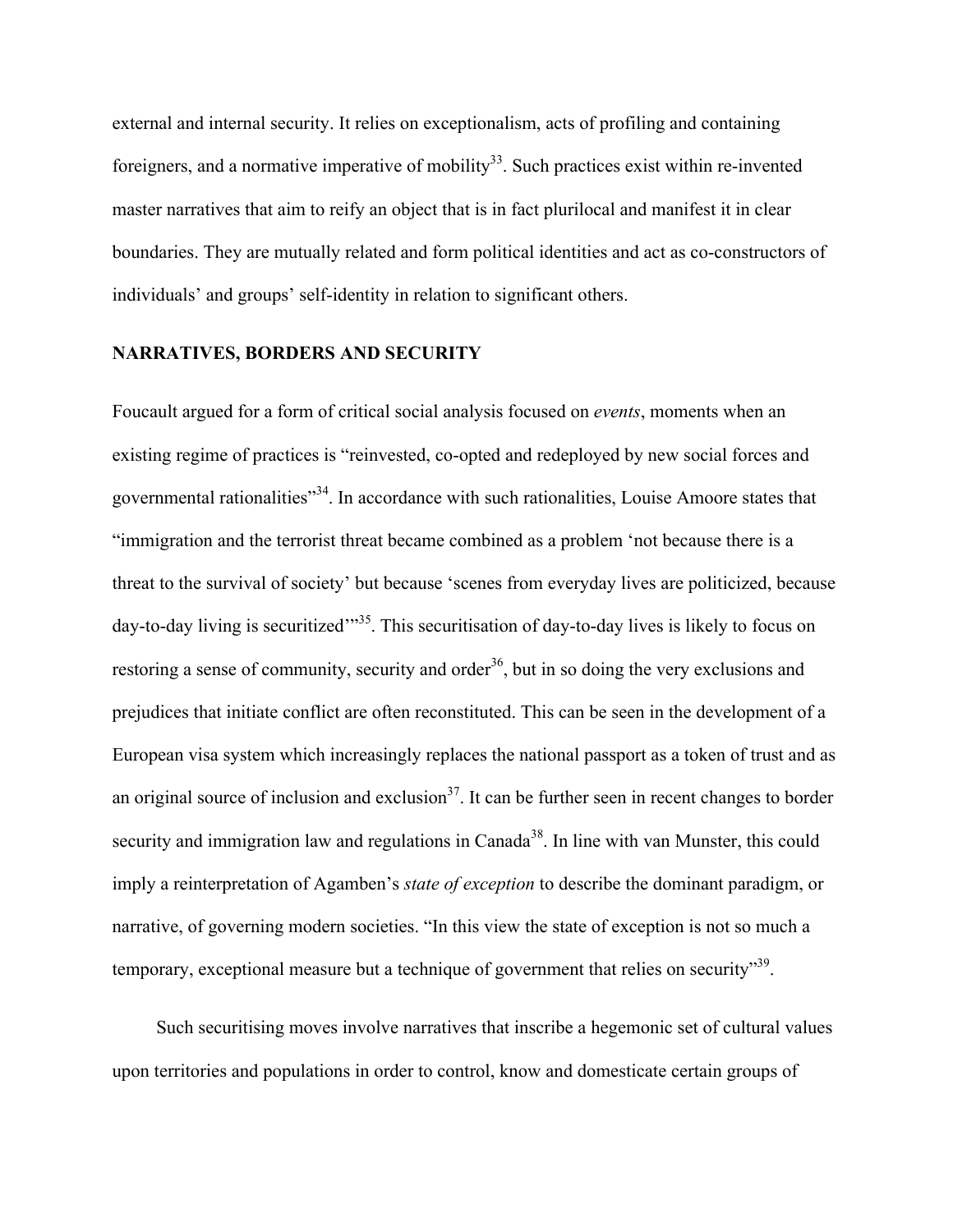people residing in national space, even in cases when these individuals have formal citizenship rights. Young urban *post-diasporic* (second and subsequent generations) Muslim men are being particularly framed as security threats in such stories<sup>40</sup>. In some cases they may even emerge as the *bare life* – "the in-between forms of life, uncoded substances without fixed belongings, unprotected by 'their' states" /.../ "that is, a form of human life upon which the sovereignty of states, of ethnic/religious communities and local strongmen can be performed and 'natured'"<sup>41</sup>. This implies that the state is not the only centre and origin of sovereignty. Rather, the state is constantly confronted by other forms of sovereign bodies which attempt to insert control over the governed subject. Thus, the very invocation and attempted reassertion of borders, sovereign powers, and state apparatuses is evidence of bids for securitisation, not merely on the part of majorities, but also minorities. Within Europe, for instance, we have seen how Muslim and other minority communities are repeatedly framed in terms of security threats as migration is perceived as threatening to the self-identity of the majority society. In return, there is evidence of the closing down of available options to many Muslim minority community members. Also in Canada there have been attempts to import such a framing of Muslims and other minorities into Canadian discourse<sup>42</sup> and Canadian popular culture<sup>43</sup>. This is both reflected and amplified by recent regulatory and legal changes adopted by the Conservative government. In this context, the thrust of recent policy has been toward a pro-Monarchist, traditionalist and Protestant angloconformism combined with a marked pro-Israeli stance in Canadian foreign policy and a hardening of regulations regarding borders and immigration. Despite the underlying continued support for positive integration and multiculturalism in Canadian political culture<sup>44</sup>, it is apparent that discourses of securitisation have increasingly come to vie with those of desecuritisation.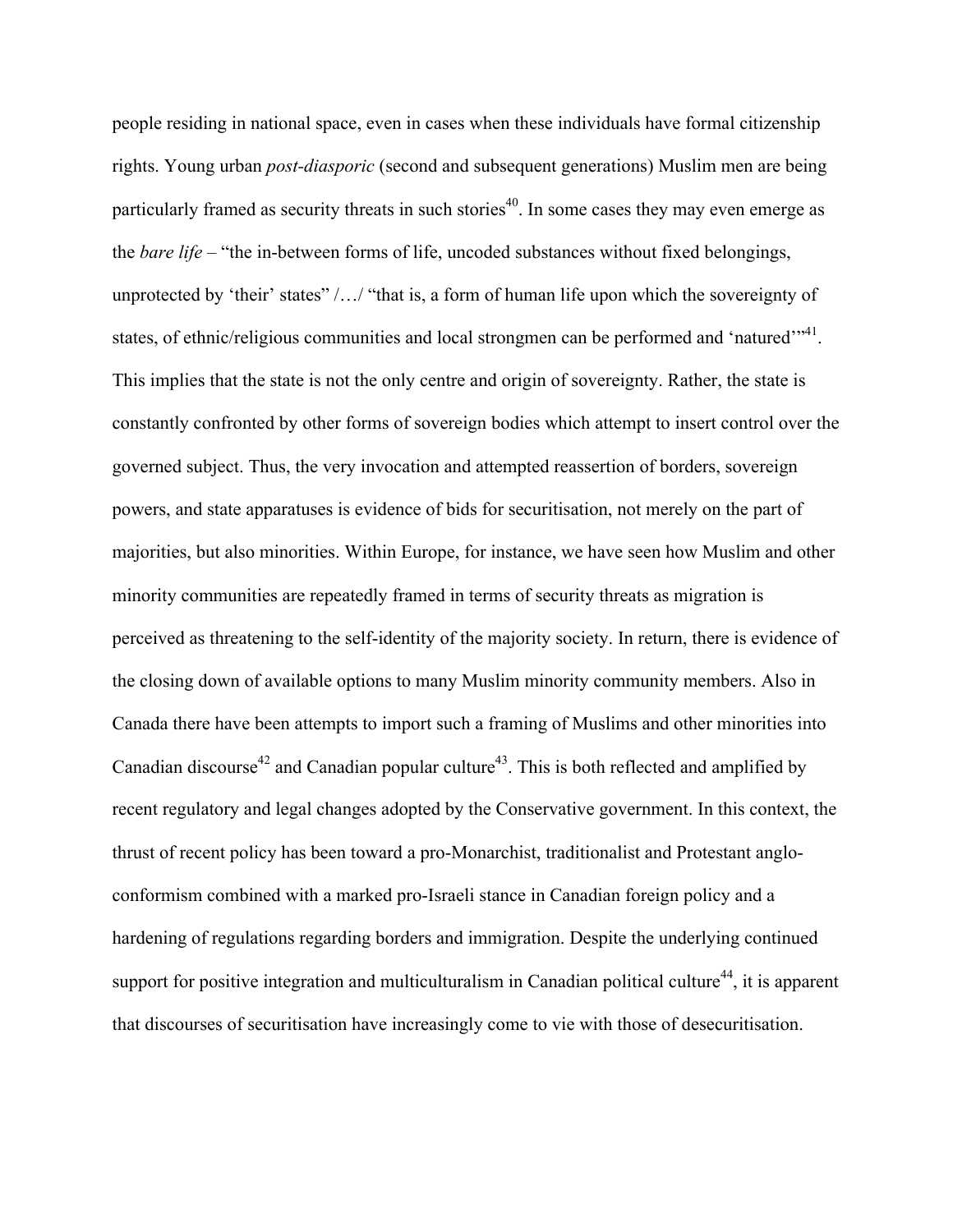That security is not only about state security was a theme developed early on by the socalled Copenhagen School (headed by Ole Waever and Barry Buzan) with its focus on societal security and securitisation as a discursive practice<sup>45</sup>. The Copenhagen school thus started a process in which security studies began developing a different vocabulary than that of classical international relations approaches to security, including a focus on the *politics of risk*<sup>46</sup> and the politics of fear<sup>47</sup>, often described as "an age of anxiety"<sup>48</sup>; the "governmentality of unease"<sup>49</sup>, and "ontological (in)security"50. Empirically many of these accounts have been related to September 11 and its aftermath, but they have also been concerned with a more general unease in terms of changed mobilities and the *crisis* of the state. Such contentions have rested on the idea of *porous border* in which governments can no longer control the flow of currencies, labour or commodities, information or unwanted aliens. Much of the discourse has focused on the *unassimilable* migrant workers, but it has also been preoccupied with other external threats such as the French reaction against US cultural products, the concern that the opening of the Channel Tunnel would open England to rabies, that the Euro would threaten the sterling or that legal sovereignty would be endangered by European courts<sup>51</sup>. Theoretically these concerns have often focused on power relations in order to better understand the meaning and construction of *borders* and *boundaries*.

The fact that borders are politically constructed means that they have to find their legitimacy in *boundaries*, i.e. the cultural and political narratives about a society, its culture, territory and history; about who is member of that society and, consequentially, who is an outsider. In this sense, we distinguish between *borders*, understood as the institutionalized phenomena, established in legal texts as territorial and spatio-temporal demarcations and *boundaries*, the narratives constructed to give or challenge the meaning of borders. This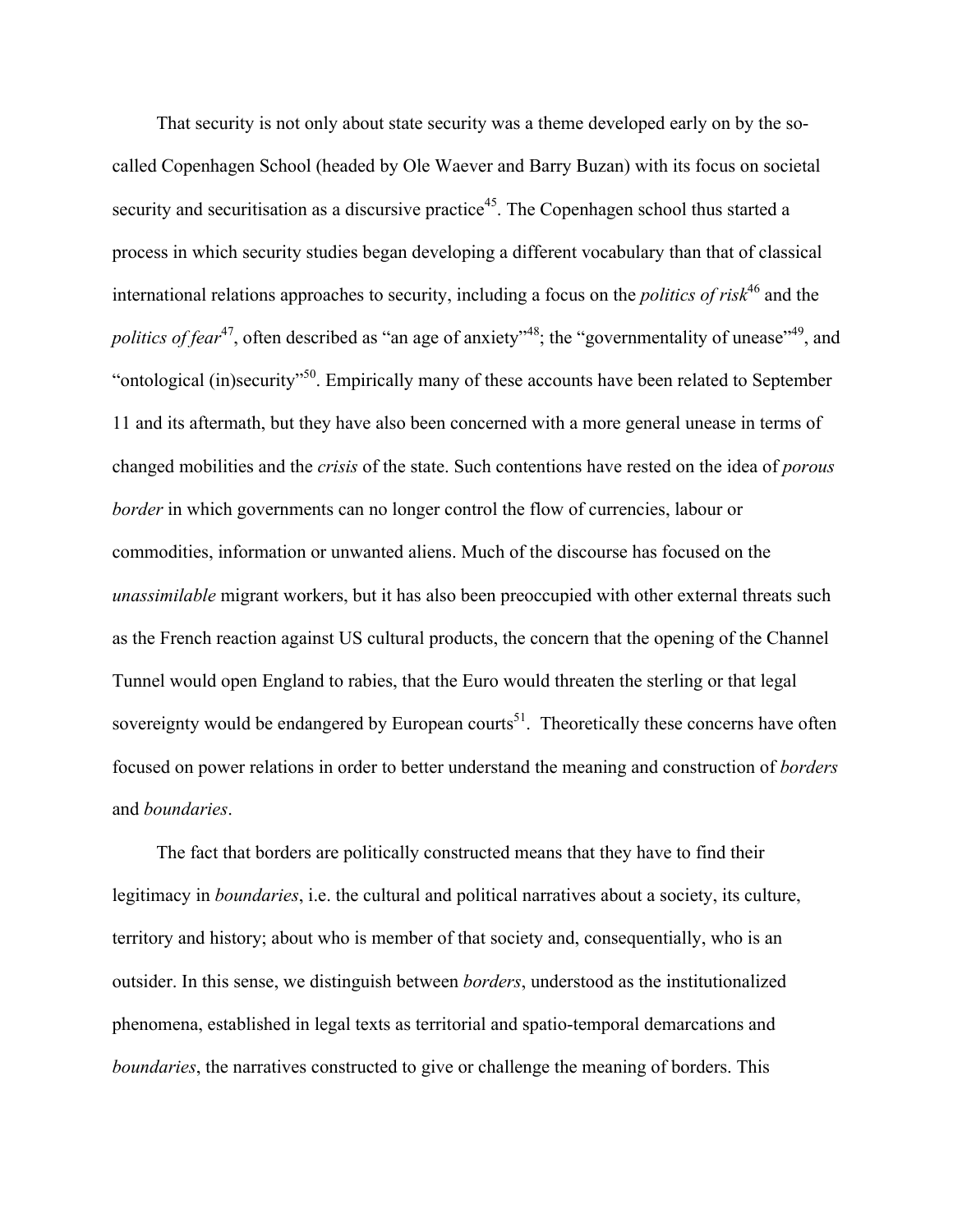distinction in often implicit in the literature on borders, where institutional and narrative or discursive demarcation of borders is considered to be part of the same process. Instead, we see them as separated, albeit interrelated processes<sup>52</sup>. As narratives, boundaries refer to a description of the fundamental events in their natural logical and chronological order<sup>53</sup>. Through their symbolic power they can become part of what  $Eder<sup>54</sup>$  calls the "hardness of borders" as they help to "naturalise" hard borders in the sense of taking borders for granted. Crucially, they have an ontological dimension<sup>55</sup>. Narratives about the boundaries of a community are used by actors to make sense of who they are in relation to contrasting out-groups<sup>56</sup>. A narrative approach to boundaries embraces a principle of *mind in action*, which implies that the construction of boundaries is not a passive endeavour, but one in which narratives mediate social practice. Hence the notion of *narrative engagement* is important as it suggests that individuals navigate a polyphonic context in which multiple storylines circulate and compete for dominance in individual appropriation<sup>57</sup>. This notion is crucial, as we shall see below, if we are to fully appreciate resistance and desecuritising moves. It also complicates some of the contemporary readings of security practices and their emphasis on speech acts, top-down governance and exceptional politics. In addition it provides a much needed socio-psychological perspective to this literature.

#### **BANAL SECURITISATION – SECURITISING THE EVERYDAY**

Attempts to naturalise borders and define the boundaries of communities may seem to imply only purposeful action on behalf of politicians (and/or community leaders) in order to manipulate individual and group sentiments to realise political objectives. In this sense it clearly involves the development of a *state of exception* in line with the ideas developed by Agamben and others<sup>58</sup>. including attempts to govern subjectivities and regulate behaviour. However, the securitisation of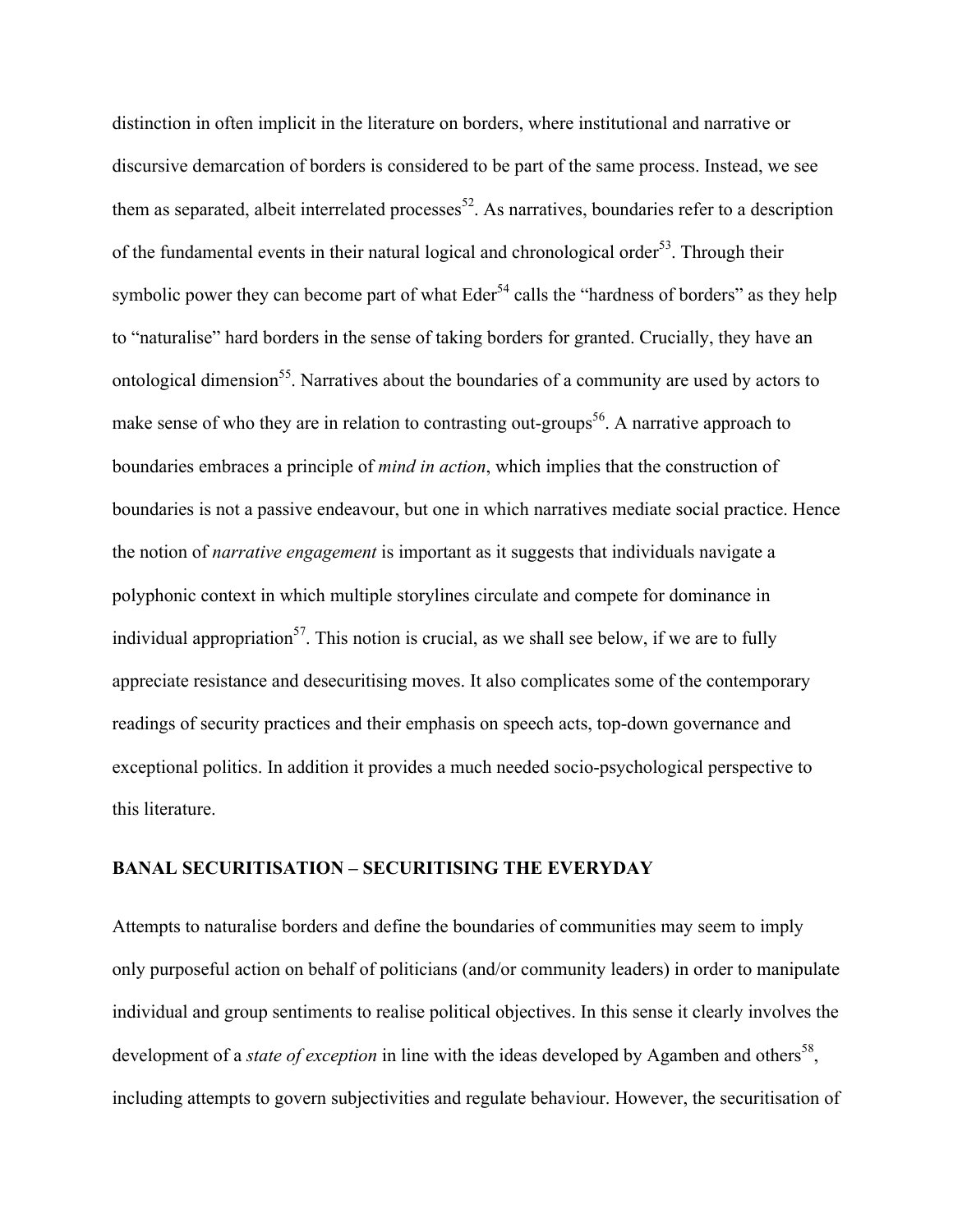borders is not simply about manipulating and mobilising opinion but also describes the process through which individuals and groups struggle to cope with uncertainty and insecurity/ies. This mode of powerlessness and anxiety clearly predates September 11, but it has also created a foundation for emerging responses to this event, and others like it; as such responses have thrived on the sensibility of vulnerability.

Many of the beliefs that shape the current response to terrorism – the idea that humanity faces unprecedented threats, that we inhabit a new era of terror, that we are confronted by a new species of terrorist threat, that what we must really fear is the unknown – are the product of a cultural imagination that is dominated by a sense of vulnerability<sup>59</sup>.

Read in this light, securitising moves are co-constitutive and co-produced rather than just those *states of exceptions* viewed through Agamben's work as the suspension of the juridical order. On the one hand, political elites, public figures, parts of the media and public campaigners have used a politics of fear to promote their own agendas. On the other hand, individuals and groups have been perceptive to such a politics, due to its splitting function and its constant othering – to use Lacanian terminology – involving aspects of *banal securitisation*<sup>60</sup>. This conception of security departs from the Copenhagen School's<sup>61</sup> insistence on the exceptionality of securitisation, but it also differs from Didier Bigo's<sup>62</sup> and others<sup>63</sup> argument that practices of security exist in a specific field defined by particular know-how and technologies in which securitisation relies on certain *security professionals*. In contrast to perceptions of securitisation as extraordinary responses to particular speech acts or specific governing techniques, we regard this securitisation process as also being inherent in the everyday and the mundane – the normalising narratives that frame individual responses to fragmentation, threat and identity destabilisation<sup>64</sup>.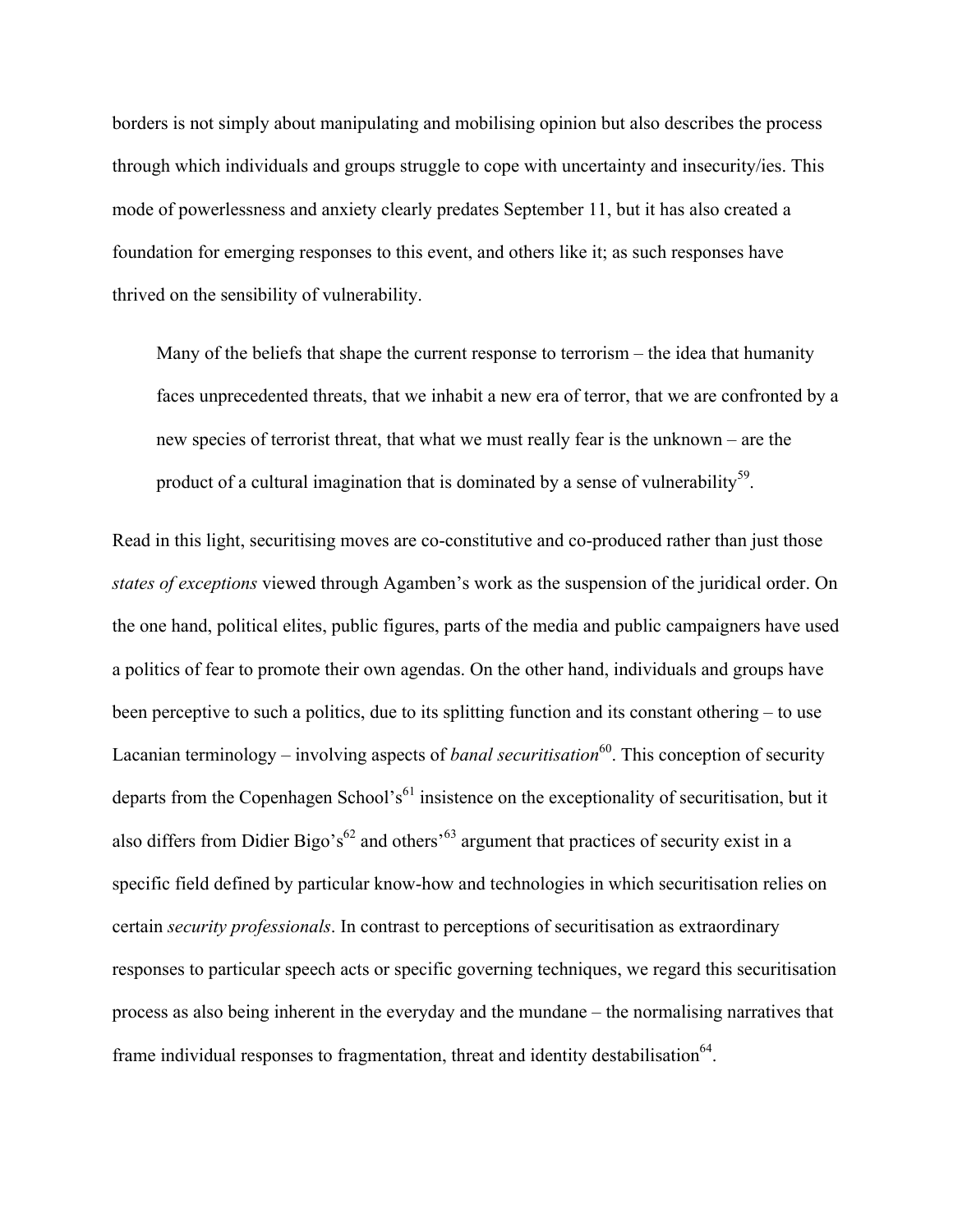This involves a search for ontological security which becomes a spatial as well as a psychological dynamic to do with a generalized sense of insecurity, danger and threat and the longing for secure boundaries. As Noble<sup>65</sup> has noted in regard to a post-9/11 world, the experience of increasing racism and *otherness*, "undermine the ability of migrants to feel 'at home' and hence their capacity to exist as citizens". In this sense both bordering and boundary practices have a psychological dimension. They fulfil an imaginary protection, at times manifest in fetishism for "pure" identities, and thus co-constitute the governing of subjectivities and behaviour. Any attempts to break this socio-psychological dynamic must take into account not only structural securitising moves justified through a politics of exception and fear, but also the vulnerabilities that make such a politics possible. If, as Claudia Aradau has argued, "securitization orders social relations according to the logic of political realism and institutionalizes an exceptionalism of speed, extraordinary measures and friend/enemy", then desecuritisation needs to become a "normative project which reclaims a notion of democratic politics where the struggle for emancipation is possible<sup>"66</sup>. Hence, we must think of emancipation in terms of bottom-up approaches allowing for subjectification and reappropriation of alternative narratives that can resist and subvert hegemonic dominance. At heart is the challenge to sovereign power from those at the margins of knowledge production – the return of the political – in the words of Jenny Edkins. "The protests reclaim memory and rewrite it as a form of resistance"67. Such resistance is psychological as well as structural, and is grounded in an emotional basis of defiance and anger that can reframe hegemonic boundaries.

One main component of Agamben's thought is his conception of the subject as an interval or remainder between what he refers to as processes of subjectification and desubjectification<sup>68</sup>. If we see the current world order in terms of a *state of exception*, as a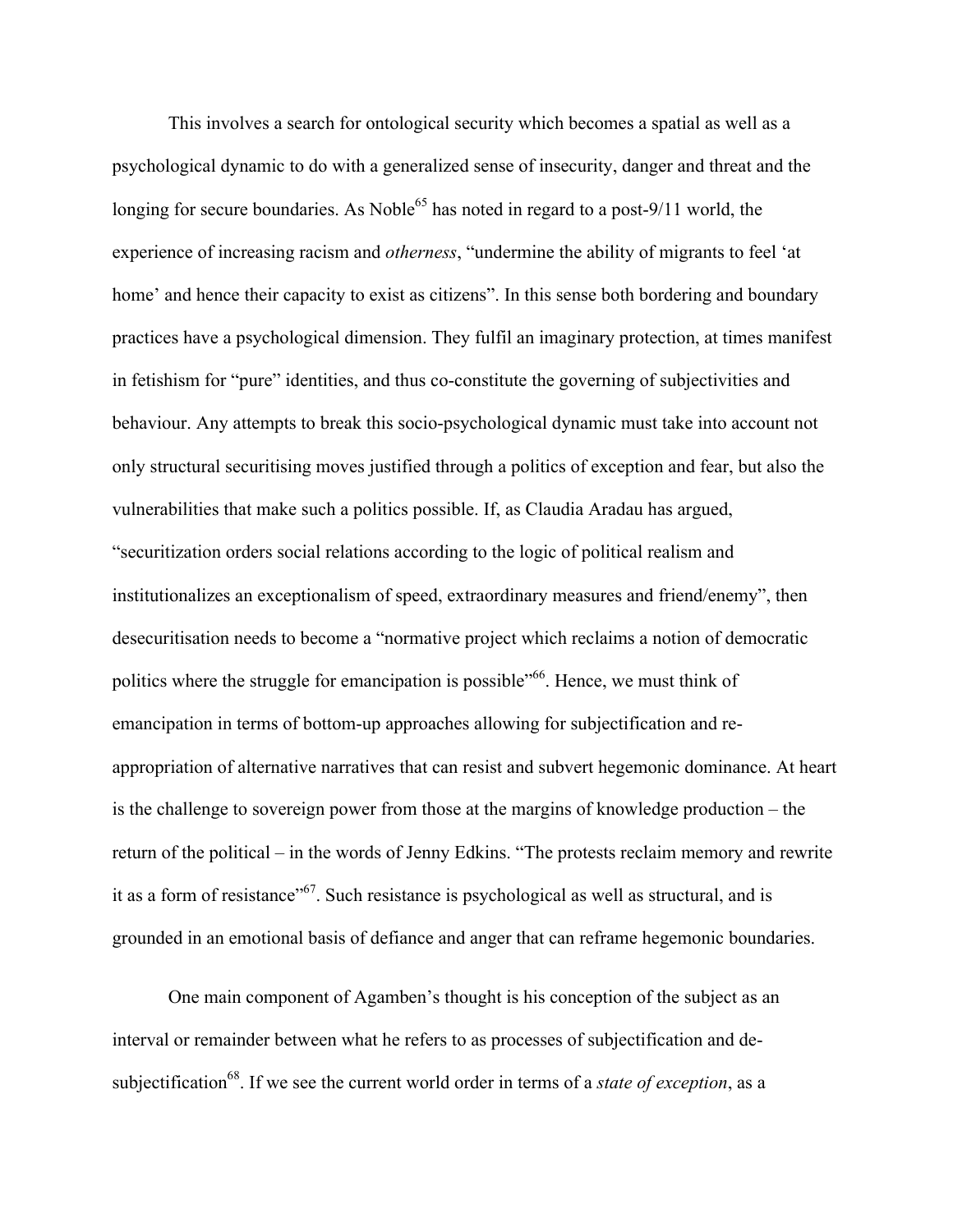suspension of a juridical order, then the task is to make the law ineffective by creating a new form of subject that is neither self nor other. Agamben uses the term *profanation*, meaning to violate or transgress, as well as play, as a useful term for a process in which something new is created through a novel use of old "things". The intention is to use the internal logic inherent in a state of exception to subvert its outcomes. This new thing can avoid the sovereign capture. "(W)hat the state cannot tolerate in any way … is that the singularities form a community, without affirming an identity, that humans co-belong without any representable condition of belonging<sup>"69</sup>. The issue at stake is thus to explore and invent the profane potential that resides within remnant forms of subjectification and de-subjectification produced by sovereign power itsel $f^{70}$ .

This was recognised by Mikhail Bakhtin<sup>71</sup> in his emphasis on *dialogism* as expressing multitudes of multivoiced meanings in which a critical self is emerging. Relying on Bakhtin, Elena Marková<sup>72</sup> formulates an ontology which places dialogicality, i.e. the capacity of the human mind to conceive, create and communicate about social realities, at the centre. At heart is to find ways in which to overcome strangeness through recognising the tension inherent in exceptional practices and the possibilities this may imply for resisting conformity and *monological closure*. Monological closure refers to the attempts made by a single authority to monopolise meaning to the exclusion of all competing voices<sup>73</sup>. The dialogical encounter, notably the profane transgressions of self-dialogism, calls for the preservation of the other within the self. Such an orientation avoids the danger of ethnocentrism and of being locked in either the epistemic overpowering of the other, or in historicism, individualisation and the concealment of hegemonic power structures and practices.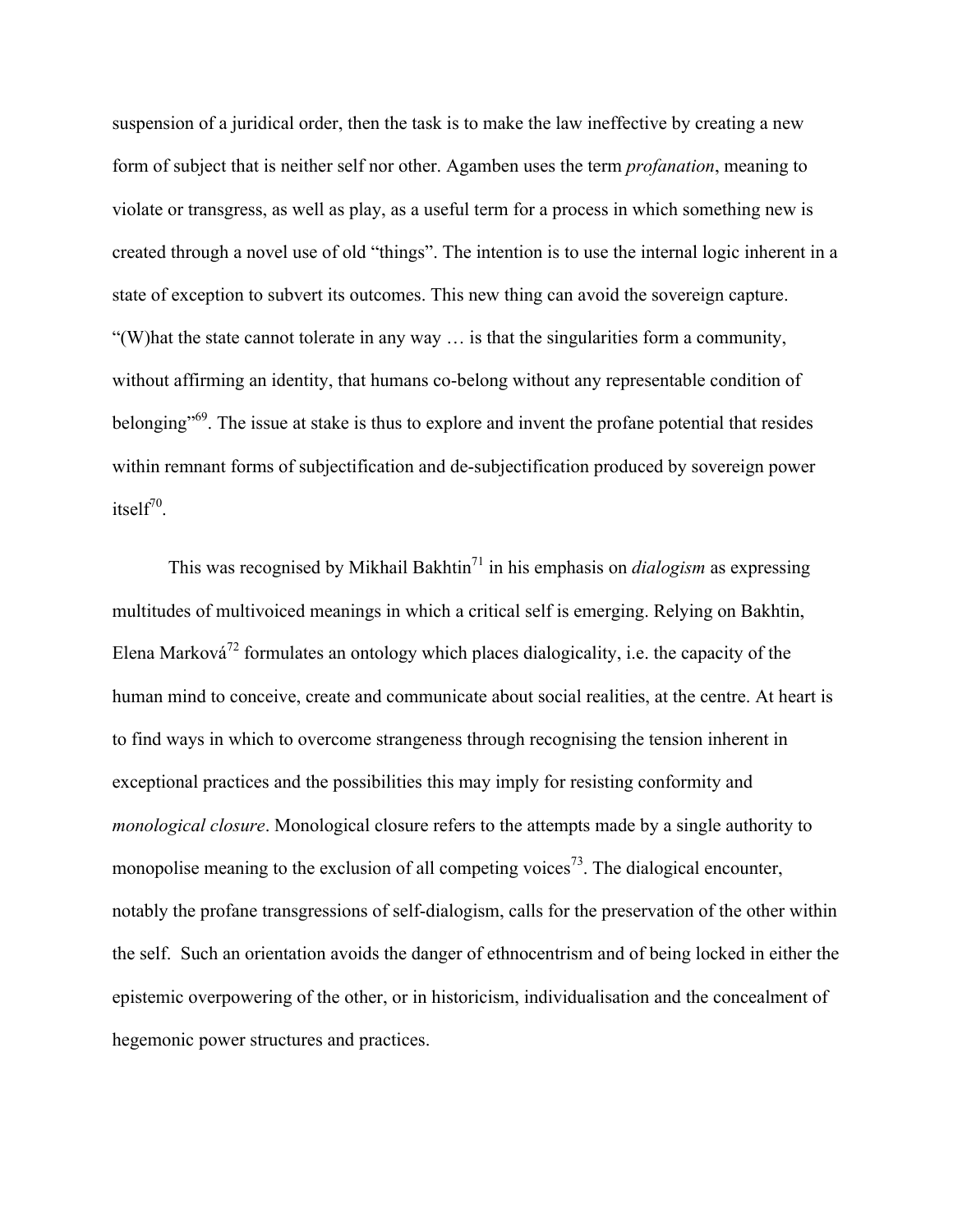In normative terms, it is thus not enough to see movements for political change in terms of right-claims or centring such movements on identity politics<sup>74</sup>. Hence, rather than being fabricated from above, resistance and resilience must be manifest in a desecuritisation process focused on everyday interactions that question the normalising narrative order of society. This requires prizing open any hegemonic narratives, including that of "the West", as narratives are always interlocked with political, economic and cultural conditions of societies and because narratives have a strong ontological function at all levels at which they operate<sup>75</sup>. Addressing narrative change is not enough, however, also socio-psychological positioning needs to be taken into account promoting, in the words of  $\text{Henry}^{76}$ , "empowerment and resistance to forms of subjugation; the politicization and mobilization of marginalized groups; the transformation of social, cultural and economic institutions, and the dismantling of dominant cultural hierarchies, structures and systems of representation". Many young people from different cultural and religious backgrounds refuse to be positioned into stereotypic notions of who they are or are supposed to be. Instead, they challenge both majority and minority norms and romanticised narratives through everyday practices and engagement. Many of these are at the forefront of building bridges to the larger political society and work through cultural and religious compromises to challenge monological closures of self and identity and unjustified dominance of some voices over others.

To what extent do those at the margins of citizenship resist securitising practices aimed at limiting their presence and rights, and how far do they accomplish this without reproducing securitising practices that isolate them from other groups. In order to discuss this in the next section we outline securitisation in the British and Canadian contexts. In the subsequent section we give examples of how far these securitising practices have been resisted..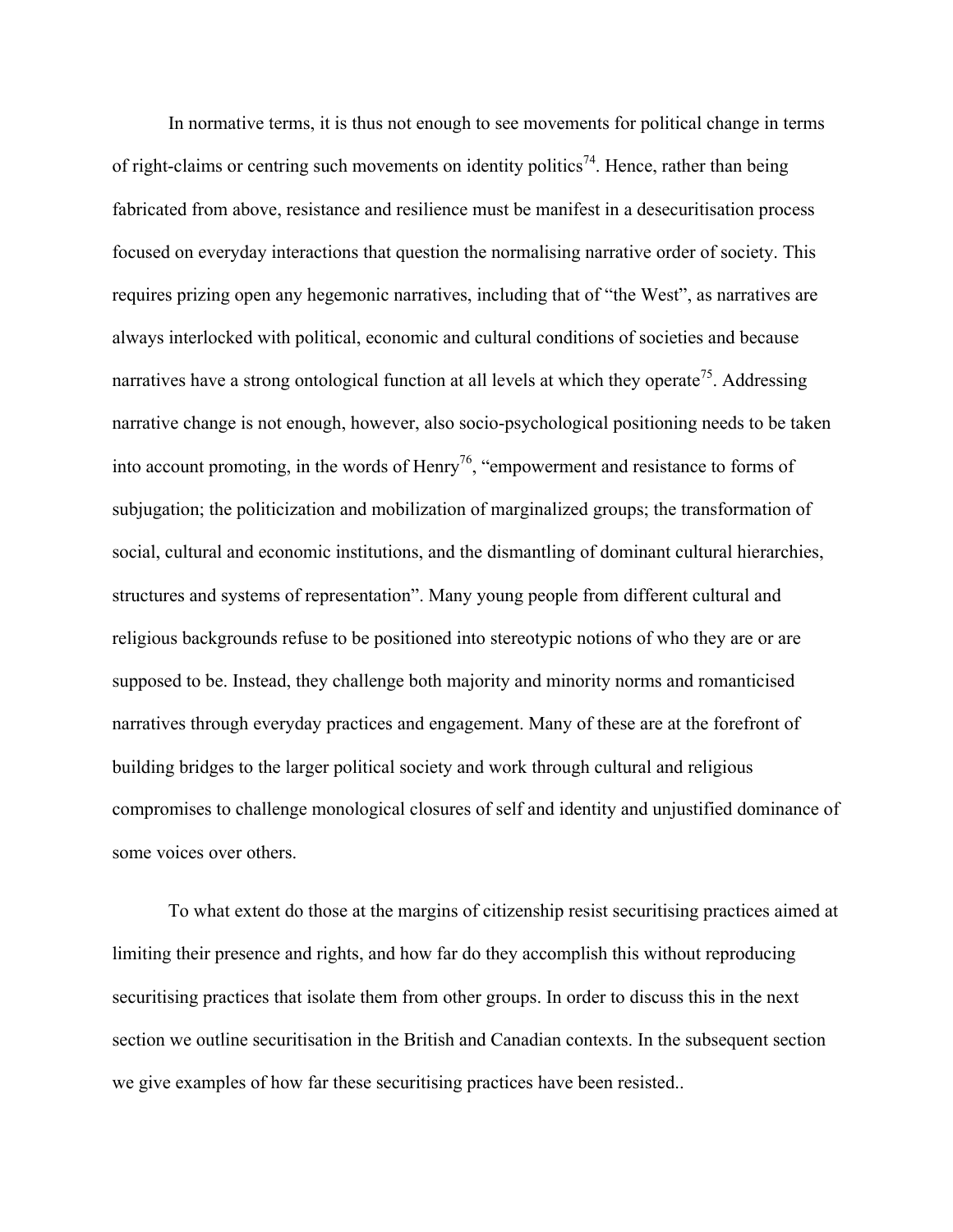#### **GOVERNING SECURITIES: YOUNG MUSLIMS IN BRITAIN AND CANADA**

Throughout the 1970s and 1980s, Prime Minister Thatcher voiced her concerns about the country being swamped by people with a different culture. These were also the years when a number of nostalgic Raj movies hit the cinemas together with an emphasis on Victorian values and a neoconservative remythication of the imperial past. In the 1980s the Thatcher government established a *national* curriculum in schools to enhance the transmission of a shared national identity, where British history should take precedence over world history<sup>77</sup>. The war nostalgia in British society is still prevalent and perpetuates a belief that the British society can only enjoy restorative solidarity when it is at war. This nostalgia, Gilroy<sup>78</sup> says, seems to have provided the backdrop to Tony Blair's adventures in Iraq and helps to explain why his attachment to the politics of George W. Bush was so significant and unshakeable. This war nostalgia goes together with an inclination to assume that there is such a thing as a *British way of life* in which the majority sets the rules and makes sure that control remains in the hands of native Britons. Hence there are few expectations that immigrants should become *good* Englishmen, Scotsmen or Welshmen. Rather, *ethnic communities* have become important reference points for public authorities and the focus of British multicultural politics has often been on *race and ethnic relations*<sup>79</sup>. The result has been "multiculturalism on one island" as Adrian Favell<sup>80</sup> puts it, where immigrant and ethnic minorities have been "nationalised" in relation to British social and political institutions. The 1999 Parekh report followed the logic of this race relations politics in its recommendation that the major political parties should seek to select ethnic minority candidates in seats where more than 25 per cent of the population is from ethnic minorities. As pointed out by Geddes $^{81}$ , the corollary of this logic would mean that "white people are best represented by other white people". Underlying this race-related logic is the implication that it is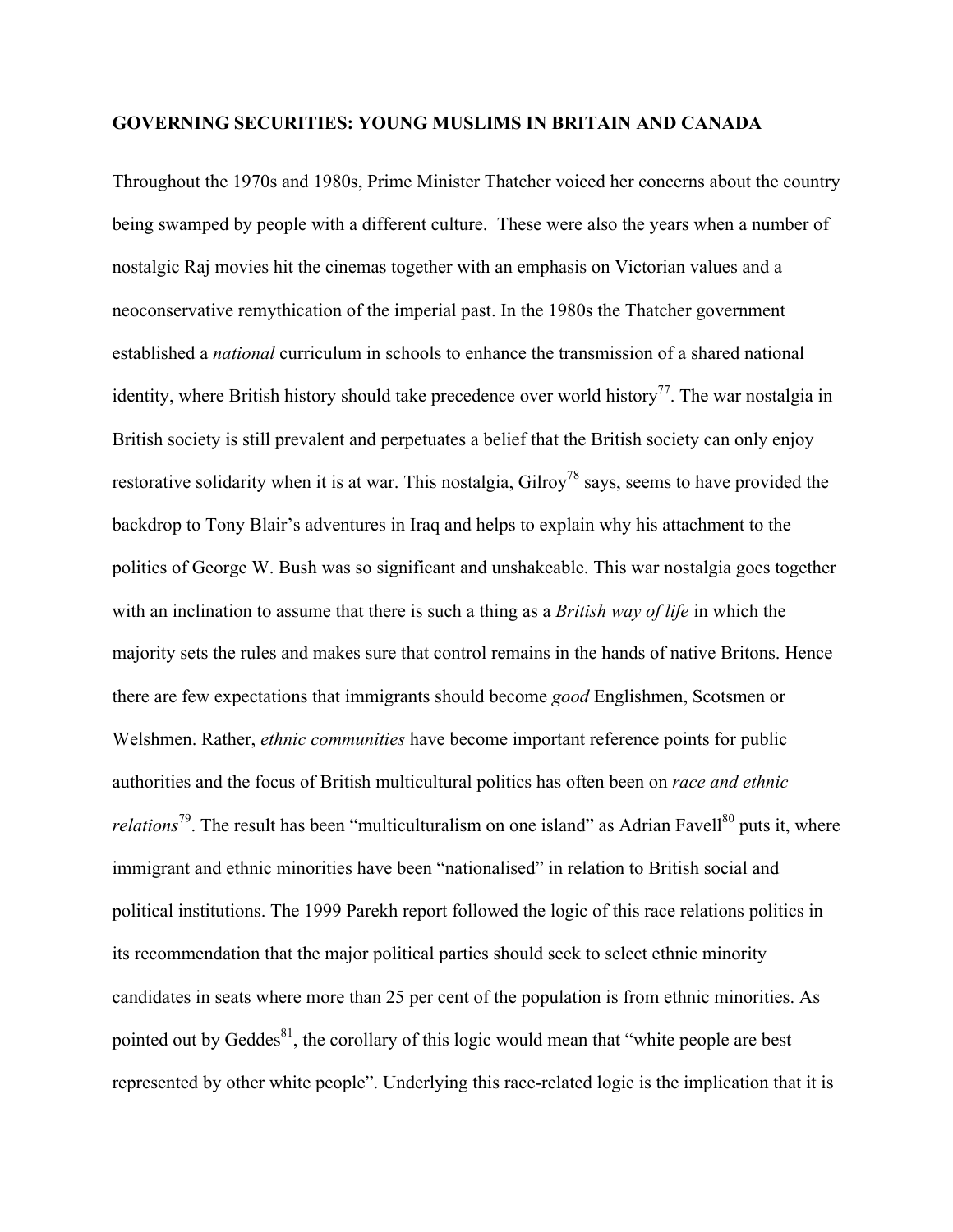the minorities that should be concerned with their own representation rather than there being more general modes of representation. In this sense representation becomes a minority concern instead of a mainstream issue $82$ .

In terms of Muslim minority communities, governance in a British context has thus taken the form of surveillance of *suspect communities* – a concept first used in relation to the IRA – in which the process of identification of a threat legitimates the politics of exception put in place by the state83. This can be exemplified in terms of how *extremism*, *ideology*, *evil*, and *Islamism* became intertwined in the narrative following the attacks in London on July 7, 2005, interspersed with the theme of *barbarism* as a term associated with the metaphorical struggle for civility. In the language of Tony Blair, this was evident in the divergence between the "terrorists", the "civilised people" and "those Muslims who represent 'the decent, humane and principled faith of Islam<sup>"84</sup>. The feeling that Britain was under attack, that national values and national unity were under threat and that people were fearful instigated a response in which the nation would resist and stand united. However, similar to September 11, this narrative also provided a foundation for closer surveillance of these communities resulting, for instance, in the UK control orders<sup>85</sup>.

Events surrounding this event illustrate the particular forms of governance facing British Muslims. As forms of governance, they work at the emotional level to construct a normality prevailed by fear and anxiety. They contribute towards the feeling that majority populations are dealing with the legacies of these traumas through everyday securitisation of the British public sphere. Such governance obviously affects those communities under surveillance. In the 2010 report on suspect communities, the young Muslims interviewed felt the effects of such surveillance as they talked of *fearfulness*, of *lying low* and keeping their *heads down*<sup>86</sup>. After September 11 and 7/7 Muslims were pressed to condemn the attacks louder than other citizens as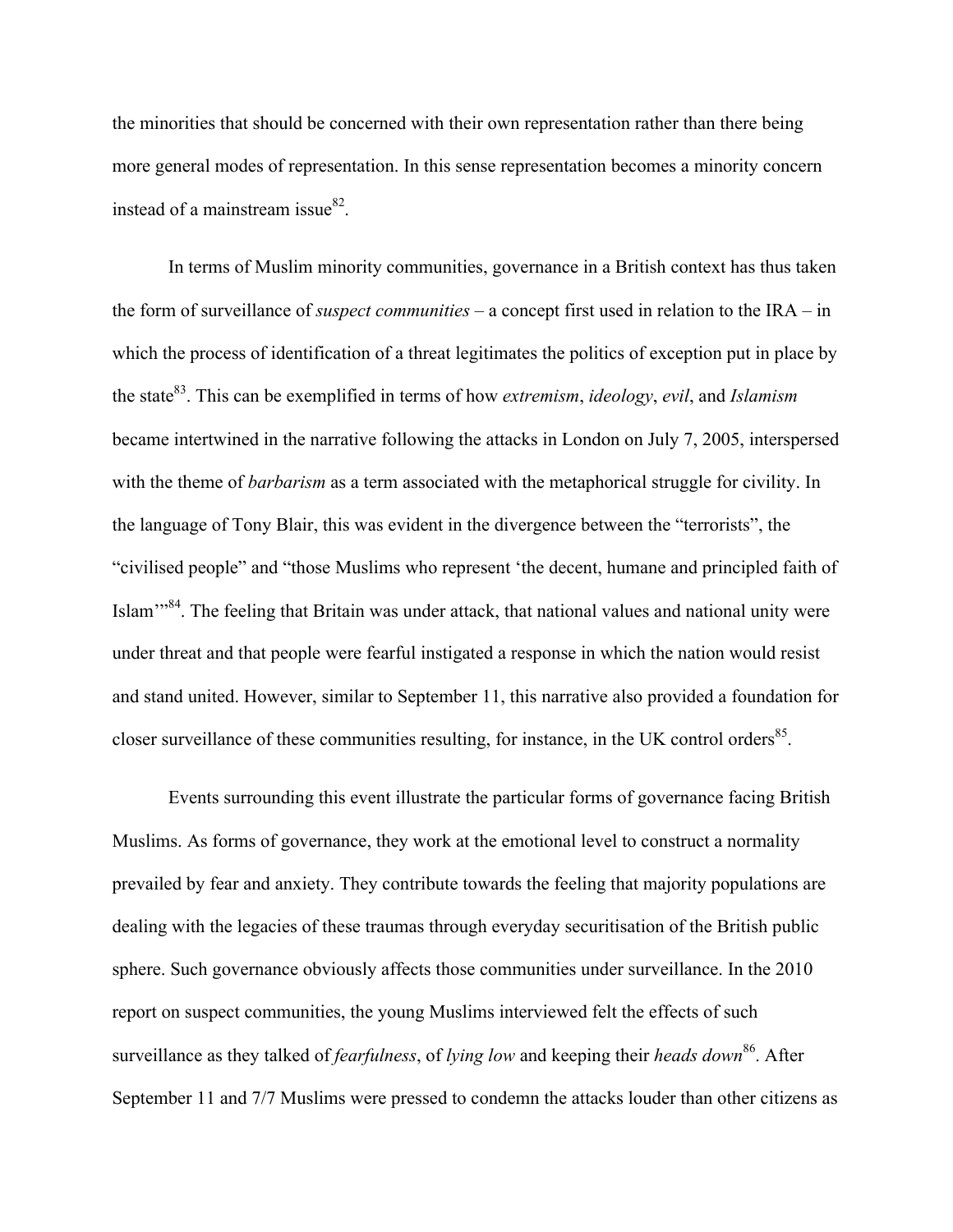anything else would have been considered as hidden support for the murder of innocent civilians. Hostility to Muslims also intensified after these tragic events; from abuse and discriminatory treatment to physical violence, including assault on individuals, the desecration of graves, and attacks on mosques and other Muslim community buildings. Hence it is not surprising that a substantial number of British Muslims remain alienated from mainstream British society, experiencing a sense of retreatism from the majority community. Muslims in Britain have been forced to think of themselves in reaction to being rejected and constructed as the *other*, as their identification with *Britishness* is often questioned.

This has at times involved the reproduction of securitising practices on behalf of some members of these communities. While the atmosphere of our ten-person Bradford focus group, conducted on March 28, 2007, was generally positive, it was interrupted after about 35 minutes by a woman who had up to that point been sitting quietly. Her intervention expressed certain elements of Islamic literalism that were intended to shut down discourse – or at least to attempt to do so. The context for her interruption was a statement made by another woman that Muslims need to work harder at knowing their religion as individuals and to practice it before they preach. A male in the group was beginning to express his agreement when the woman interjected loudly and turned to one of the authors, saying defiantly: "excuse me, but if you have very little knowledge about our religion…what our own rights…our relationship towards God – about God's rights that is on us – the more you try to practice your religion, the more they call you a fanatic. The more you try to become close to God, the more he will test you and of course that will make them mad". Her tone was declarative to the others in the room as she was attempting to establish control and in so doing was laying down categories of belonging, order, and propriety.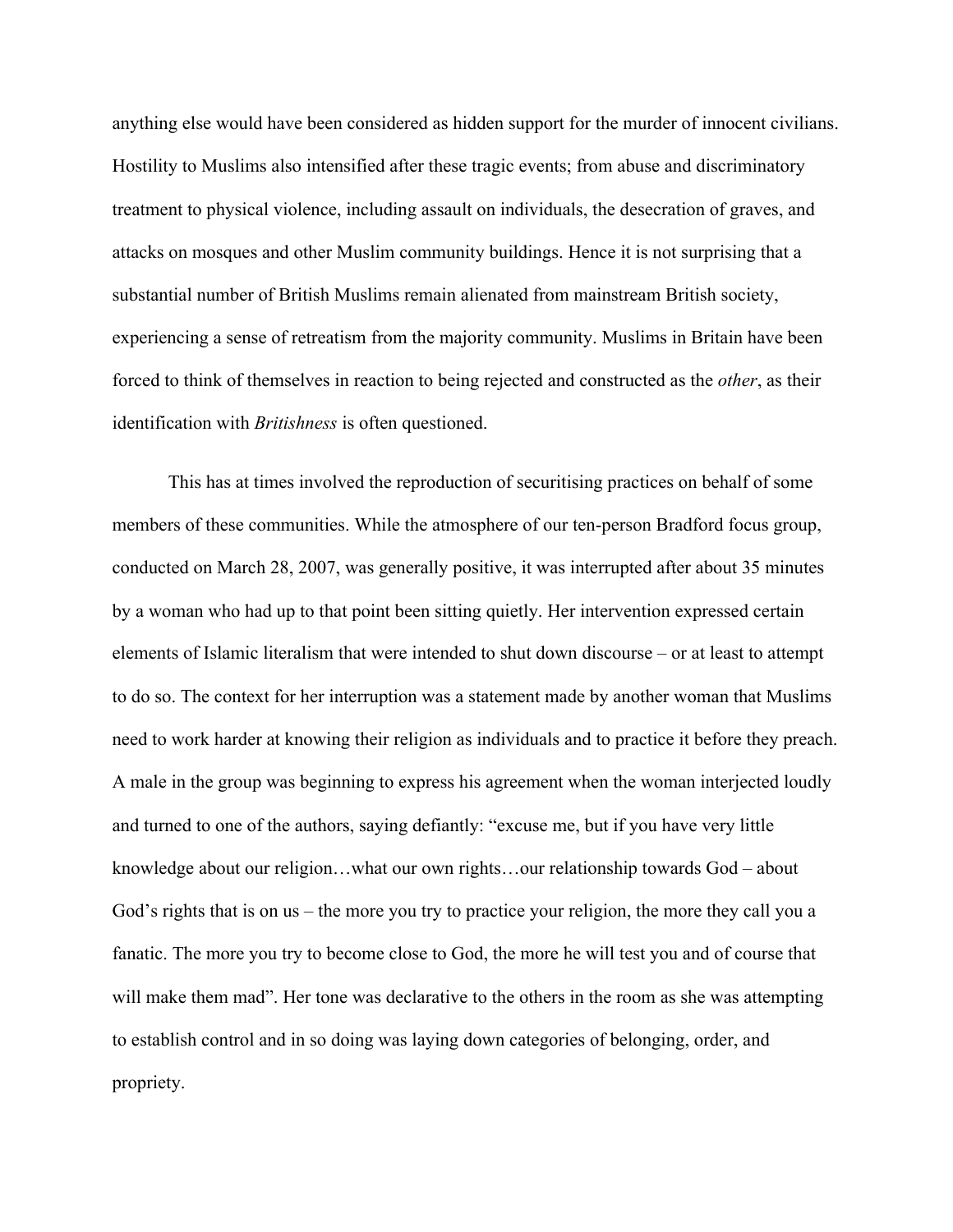The setting for the politics of immigration, integration and securitization in Canada was the birth of multiculturalism under the prime ministerships of Pierre Trudeau in the 1970s and early 1980s and Brian Mulroney in the 1980s and early 1990s. Grounded in a move away from both anglo-conformity and the 'two solitudes' of the French and English, the Canadian regime began to positively embrace multiculturalism and the polyethnic polity in the  $1970s^{87}$ . The principal public policy initiatives that expressed these developments were: The Canada Immigration Act that came into effect in 1978 and introduced a highly selective points system based upon qualifications, resources, and skills, and at the same opened up immigration to non-European sources; the Constitution Act of 1982 that recognized and entrenched many of the principles of multiculturalism in a Charter of Rights and Freedoms that balanced individual, state, and community rights; and the Canadian Multiculturalism Act of 1988, that formally entrenched the core principles of ethno-cultural diversity, civic equality, and participation. It was into this context that the first substantial waves of Muslim immigrants entered Canada. Having selected from the more educated and affluent immigrant applicants, the initial setting of reception and integration was different from the European setting and more closely aligned to the American experience $88$ . Given this context, it is understandable that the socio-economic, cultural, and strategic bases upon which the multiple minorities of Canada have come to constitute their political lives together condition a set of responses which as we have noted<sup>89</sup> are qualitatively different from those of the British interviewees. While instances of defensive essentialism and assertive literalism are to be found in both settings, the overall tone of the Canadian milieu is more positive and expressive of a habitus of political engagement. In the context of its evolving culture and public policy, Canada is widely held to be a postmodern state, grounded in a long-standing plurinational and polyethnic diversity. Canada is a fixed address but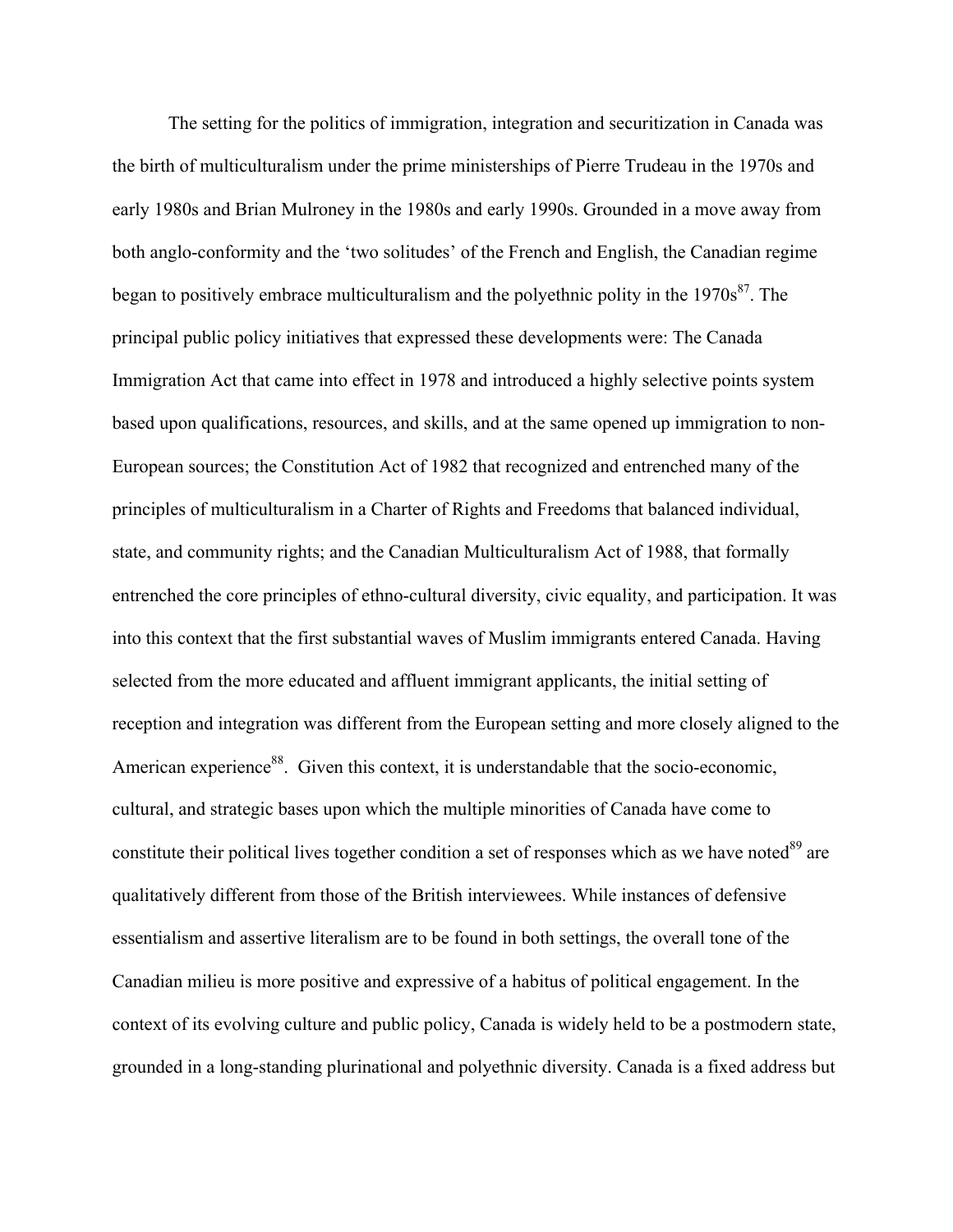not a singular homeland, and it has never been a colonial power, despite the internal colonialism of its aboriginal policies. At various times its citizens have attempted to suture a common and unambiguous identity, efforts that have resulted in failure. Canada's core identity is in fact not to have an identity. Since the 1970s large numbers of Muslim and other immigrants have settled in Canada on the basis of a competitive points-based immigration system that privileges wealth, educational attainment, and occupational category. Such selectiveness has created a Muslim minority in Canada that in contrast to its British counterpart is more affluent and better educated. While Canada has not been immune from racism and anti-Muslim actions, the selective citizenship regime in combination with the emerging sense of national identity have opened spaces for a more adequate integration of Muslims than has been possible in most European settings.

As we have already mentioned, however, in a global context of perceived risk and danger, both the Canadian regime and the broader culture have experienced increased levels of securitisation in recent years. While there have been arrests and detentions in Canada involving Muslims, including an aborted terrorist plot, there have so far been no terrorist acts perpetrated by Muslims on Canadian soil. Were such actions to take place, the existing discourses and narratives of global terror would be likely to accelerate both elite and mass practices of securitisation. In the absence of such developments, we have seen very few responses to match that of the woman in the Bradford focus group presented above. Much more common among the Canadian interviewees and participants is an assertive strategy of political engagement. In our focus group conducted in March 2009, we clearly heard instances of reported anti-Muslim words and actions, and the challenges of integration, particularly in light of intergenerational and interfamilial conflict. What was more typical, however, was an assertive and confident politics of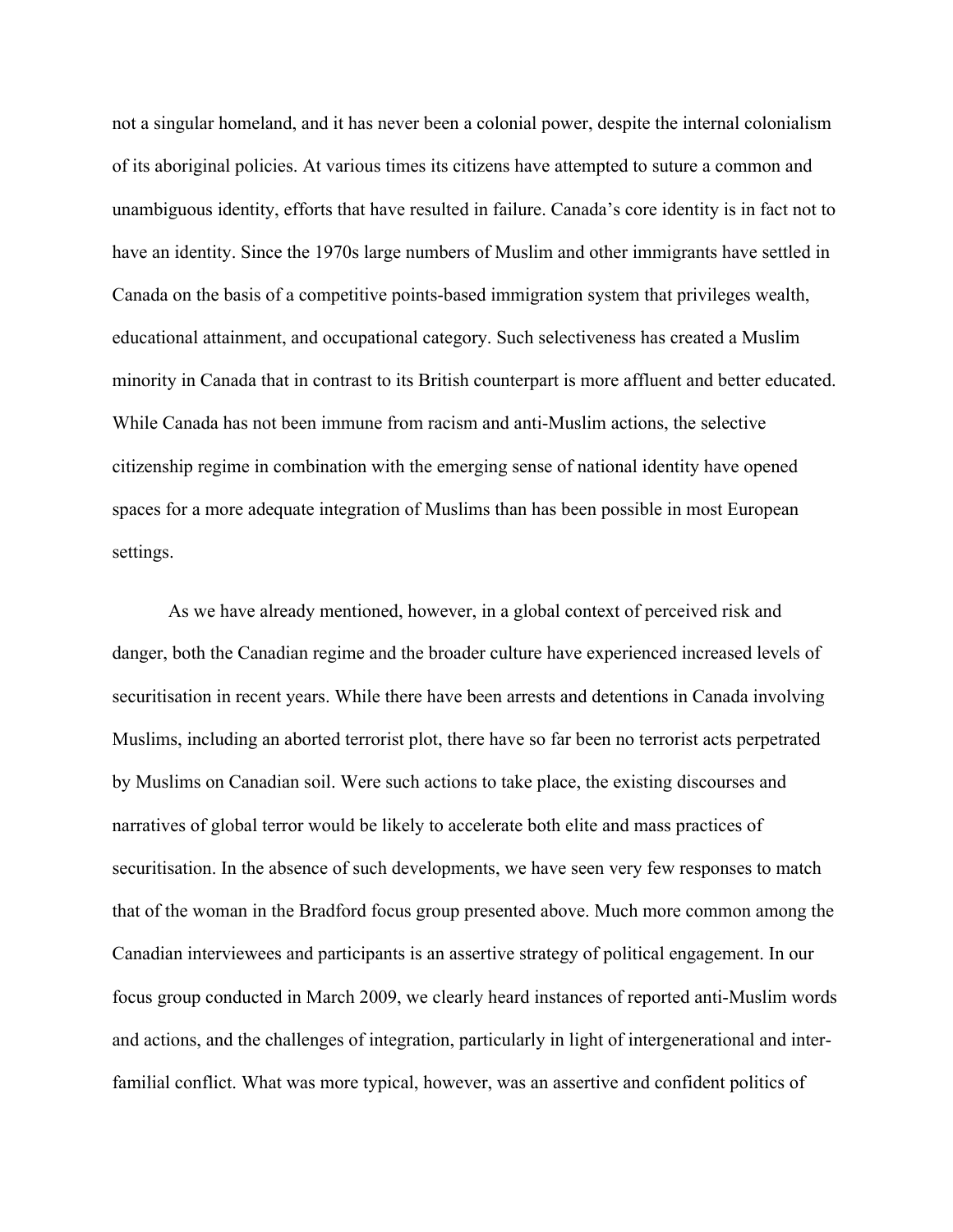engagement, punctuated by boundary setting and, in Agamebn's sense, the playfulness of profanation. Typical of the comments was this intervention from one of the women:

I lived in Mississauga [a suburb of Toronto] so I grew up in a very multicultural society – it was like Muslims everywhere and everything like that – but I came to London [Ontario] and I think I was the first woman in a hijab to get a part-time job in White Oaks Mall [laughs]….and people would constantly come up to me as a cashier…and they said: "how did you get this job? What did you do? I mean, how did they treat you?....people just assumed they couldn't apply.

In her claims, the woman is confidently expressing an engaged and entitled claim to public space and to occupy the very centre of community life and public visibility. In so doing, she is also a self-defined social animator who gives the message that observant and visible Muslims should not be concerned at sharing in the commercial and cultural life that is shared in the banal exchanges of Saturday shopping. In so doing, she is urging her fellow Muslims to overcome what Lerner refers to as 'surplus powerlessness', the learned predisposition to retreat and stay quiescent owing to an unrealistic assessment that one's voice and presence will be ignored, belittled, or put down<sup>90</sup>. She is making the case that a radical desecuritisation of the self and the bold claim to a place in integrated and shared public space will be accepted by the majority.

## **RESISTING SOVEREIGNTY – DESECURITISATION AS A PRACTICE OF RESISTANCE**

The positive and assertive character of mainstream Canadian and British Muslim engagement shows that there are organized Muslim voices pushing for greater political involvement. Even before September 11, several British Muslim leaders served on the 20-person Runneymede Trust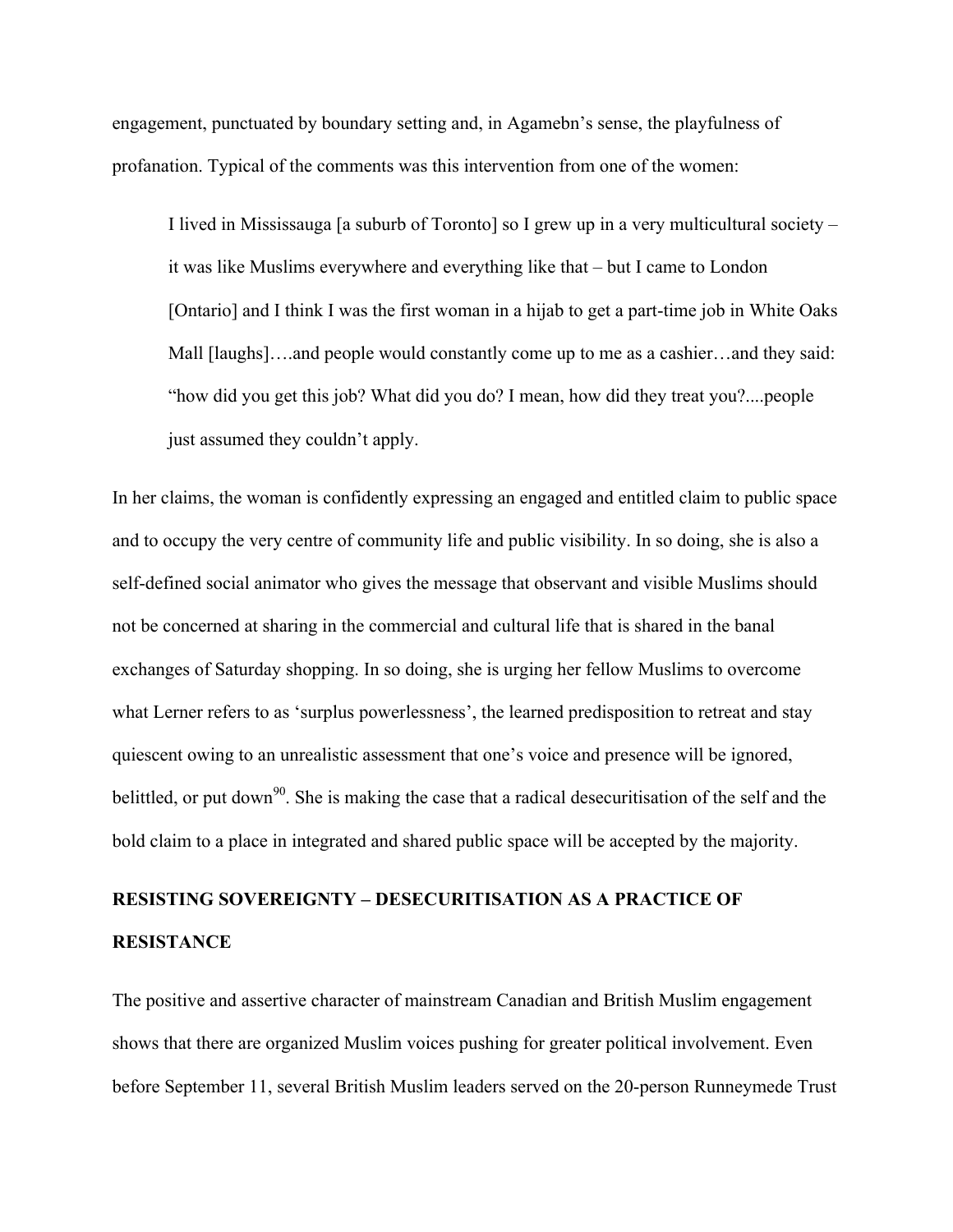Commission that produced *Islamophobia: a challenge for us all* in October 1997. The Commission heard from a diversity of interests including many Muslim organizations and individuals. Among other recommendations, the Report promoted a future in which: "the voices of British Muslims will be fully heard and held in the same respect as the voices of other communities and groups<sup>"91</sup>. This claim reflects the Bakhtinian notion that dialogical interaction is an important component of the politics of resistance. The voice of a Muslim is the voice of a unique consciousness and therefore a psychological entity, even as she or he speaks through social discourses. Through open access to the ear of the other, the speaker builds meaning in an intersubjective space that is dialogically inflected and accented and thereby shapes discourse itself. This also puts into focus efforts to redefine narrative relations of past politics. Hopkins and Kahani-Hopkins argue that the call to religion and the invocation of the past is neither necessarily reactionary nor essentialist and need not necessarily stand in the way of a full and effective engagement in the present: "Through the various invocations of the past, contemporary Muslims are invited to see themselves in terms of quite different unfolding dramas with quite different implications for the characterization of contemporary social relations, their interests and their future".92

A male student in our Bradford focus group stated that "my experience is that when I have got in discussions with non-Muslims, it's all positive, there's more scrutiny, but positive scrutiny". There was almost complete agreement among both British and Canadian interviewees that Muslims should be encouraged to become more involved in political processes and engage as voters, activists and leaders. The general sense of the need for political engagement among the British and Canadian interviewees emerged from a powerful sense of contributing to a renewed polity that pays attention to Muslim sensibilities. Many of the responses of our interviewees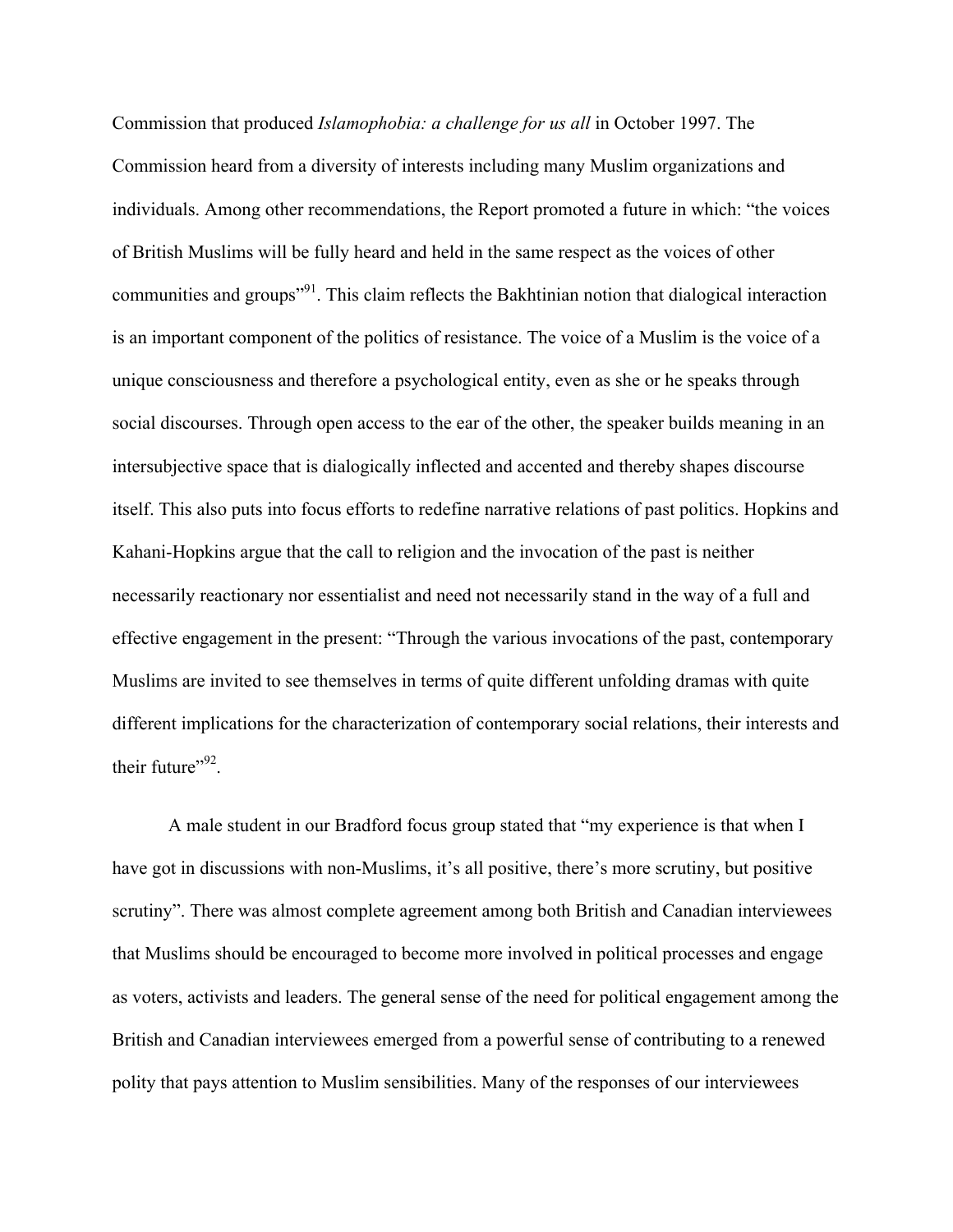expressed a sense of possibility, empowerment and optimism that was nonetheless mixed with a certain degree of caution and defensiveness, reflecting an awareness and lived experience of boundary setting and the cultural and structural restrictions on access to citizenship. The following comments provide an appropriate way to summarise the more general orientations of the interviewees:

I think Muslims should join mainstream political parties….I think non-Muslim British society needs them – you know, needs to benefit from their diversity – needs to benefit from what they can bring….Through the political system where Muslims raise their voices…there's a likelihood, even though it's a small likelihood, there's a likelihood they will actually be able to do something..... (British male economist and community leader).

I am in this very blessed position. I have to help. I don't know what it's like to live your day-to-day life and not feel like you have this raging passion inside of you to reach out and help in some way or another. And to me that's – that's picking up the phone and calling, you know, Ed Holder's [local MP] office and saying "Can we talk? When can I come in because we need to discuss this?" And you know calling a bunch of other groups in the city and a bunch of other groups from out of town and getting representatives, and then going as a group and talking about that…. (Canadian female placement worker)

Facing the common challenges of regimes that are increasingly securitised and whose regimes of borders and boundaries have become ever more complex and plurilocational, our Muslim interviewees in both Canada and Britain exhibit a range of creative acts of profanation, even at times verging on the carnivalesque, as they negotiate an ever-changing world of scale and scope. Through almost imperceptible acts of resistance, they navigate themselves and their bodies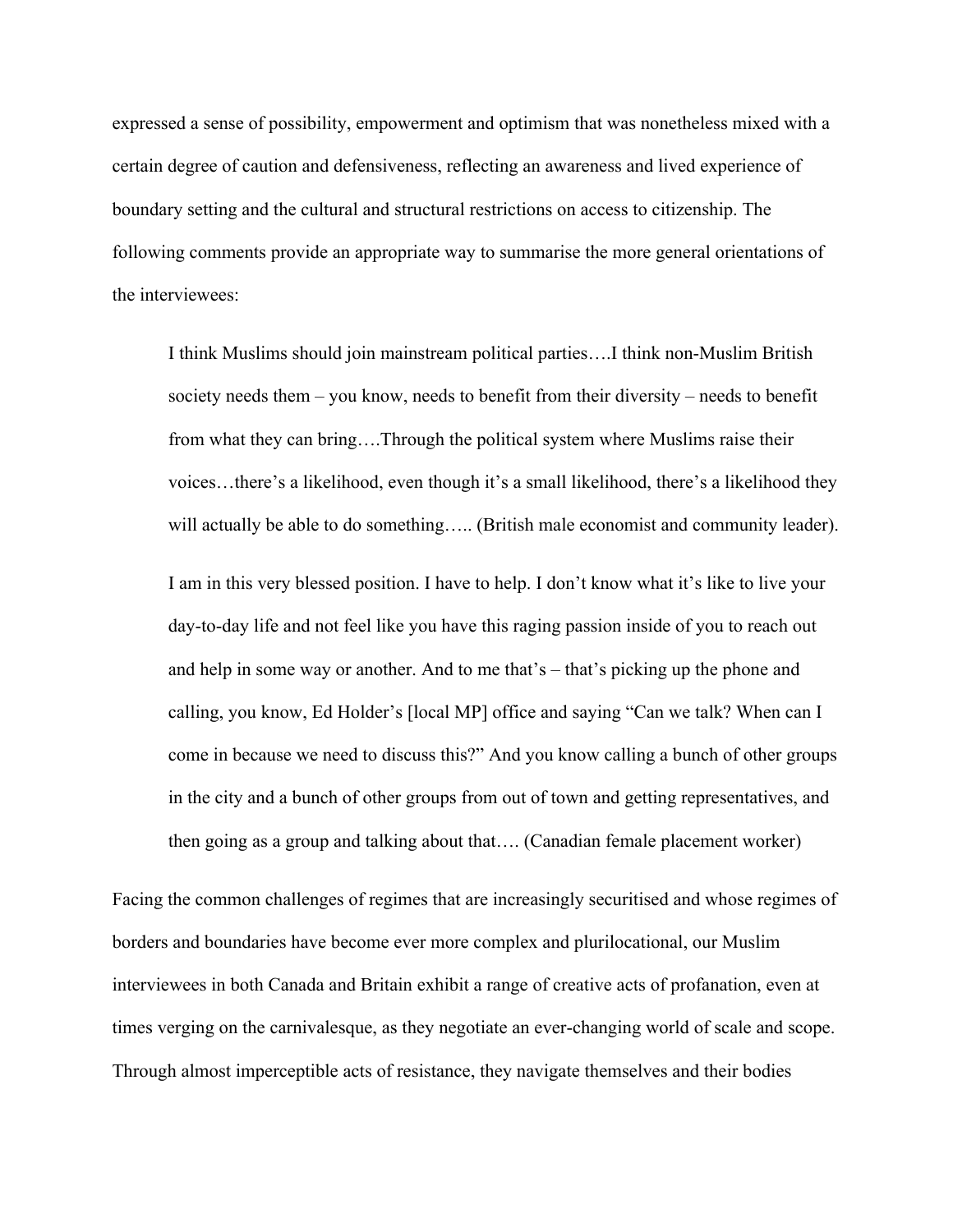toward a renewed citizenship that is cognizant of the changing landscapes of those regimes that configure their worlds. As Salter and Piché<sup>93</sup> point out, the regime itself is no monolith and is in fact multiply and complexly constituted. Shotter states: "…no one yet quite knows what it is to be a citizen; it is a status which one must struggle to attain in the face of competing version of what is proper to struggle for<sup>394</sup>. Not all acts of citizenship are rupturings, and the cultivation of citizenship in the self involves "wars of position" as well as "wars of manoeuvre"<sup>95</sup>. Some acts of citizenship are gestures, some are massages, others are trial probings or clinical cuttings around affected areas. The following selections from our data illustrate the ingenuity of a range of bids to desecuritise citizenship and to relocate one's place through the profane.

#### **Claiming the metropole/refusing the margins**

To the extent that regimes of citizenship have rebordered western states and securitized them through a reassertion of the imagined communities of ethno-racial majorities, assertive Muslim minorities have questioned such boundaries, desecuritized their intersubjective worlds and problematised nationality.

A middle-aged male lawyer and politician in Canada of Lebanese background makes reference to the cultural consignment of himself and his family to a remote homeland and insists on staking a claim in the heart of Canada:

..I think in this Federal Election, there are more Muslims that have come forward to run for office than ever before. We're part of this community, you know we're part of this community....you know, really it's a matter of geography. It's – you know – I mean I was born in Lebanon – you know- I have kids that were born in London, Ontario. They're Canadian...when you say to my son "go back to your own country," he just sort of looks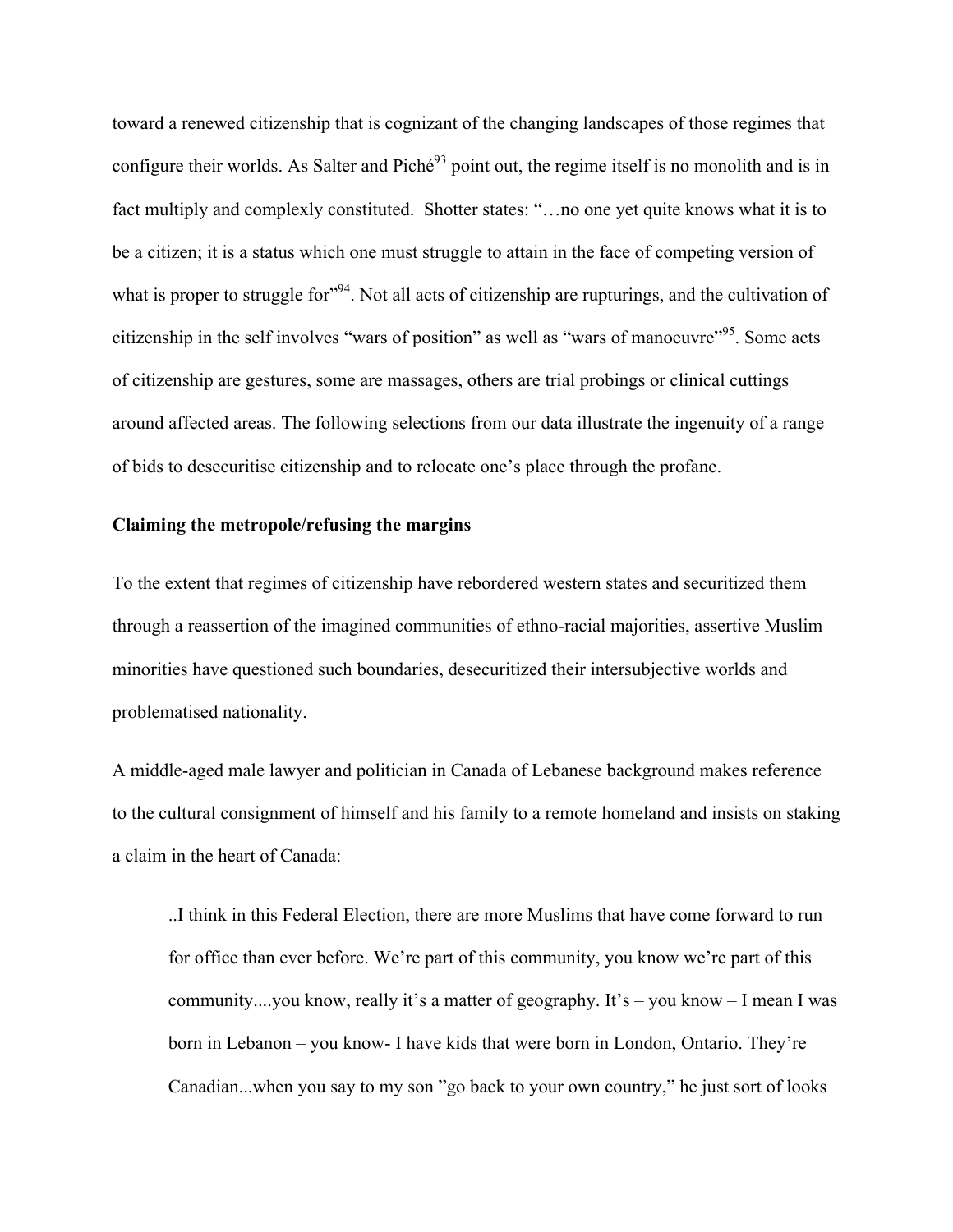at them like "What the hell are you talking about? This is my country." So, you know, where one is born is really a matter of geography.

A very similar claim for location at the centre of things is made by a British female sociology student of Pakistani and Caucasian mixed parentage, who is also a hijabi. She says: "People say ridiculous things like 'if they don't like Britain why don't they go home? Trouble is for many like me Britain is our home".

A Canadian male student of mixed background insists on proudly occupying the centre of Canadian citizenship discourse with the Muslim body:

Muslims are commanded to obey the law, even if it is not our own, and be upright citizens. This means that Canadian Muslims should ideally be industrious, hardworking, and pay all taxes, without any crime rate, alcoholism, domestic abuse, or fraud. In short, the potential is that when Muslims are observant of their faith, they are actually the ideal citizens for Canada.

Individuals make claims on the metropole in different ways. Two young Canadian women of Palestinian origin, both of whom work as social workers, are political activists, and know each other. Despite this, have very different ideas regarding political involvement. One of them rejects the apparatus of political parties, elections and formal politics as hypocritical and useless. She devotes her energies instead to charitable work in the non-profit sector. Her friend, who we quoted earlier, is an enthusiastic participant in electoral politics, an advocate of proportional representation, who routinely campaigns and contacts her MP.

#### **Legal borders vs. Cultural boundaries**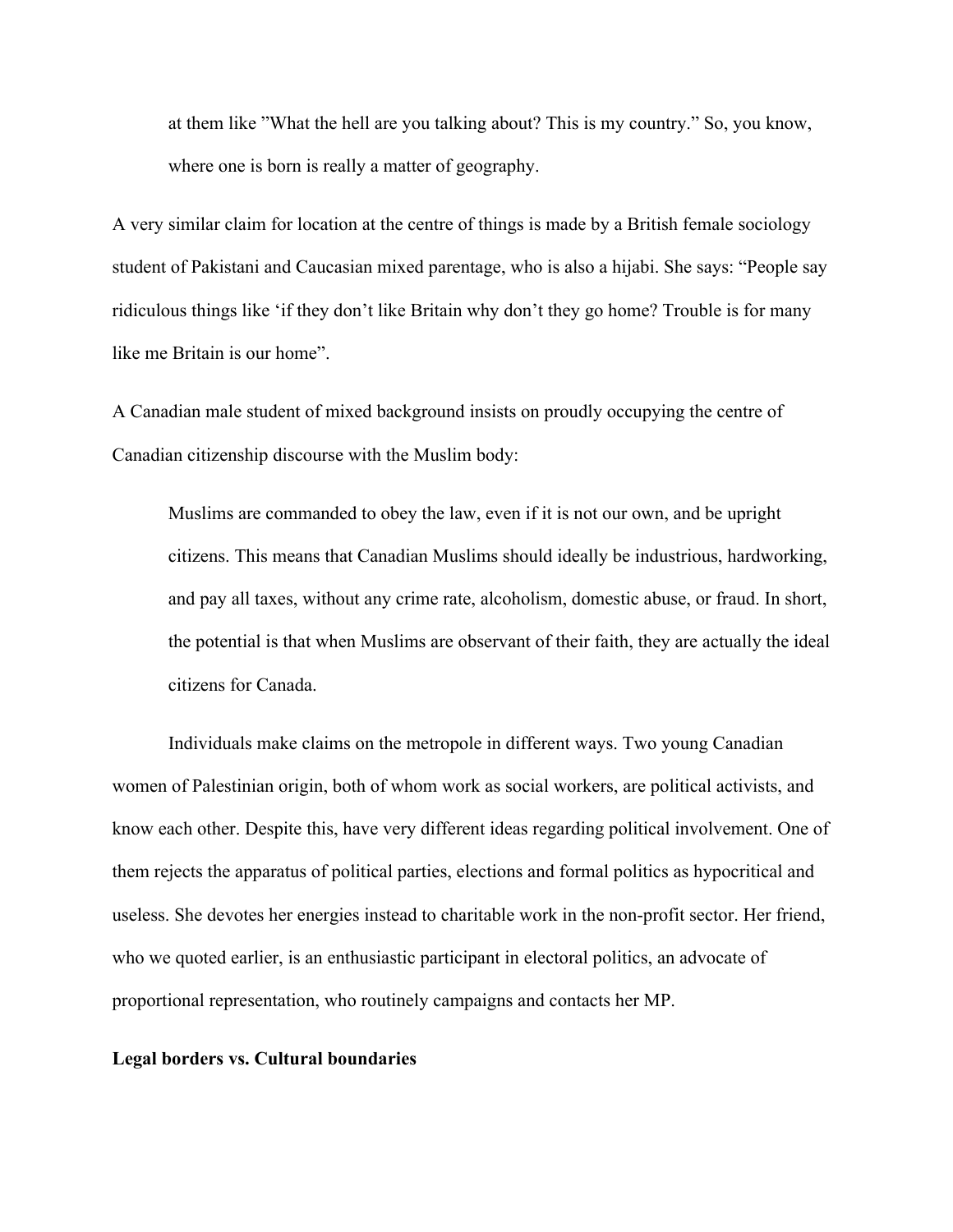One of the most challenging of circumstances is for young Muslims to know that they have full legal entitlement as citizens and yet to experience a social distance from the national cultures that they inhabit. In Canada, the social exclusion is subtle. A female social sciences student of Eritrean background says: "...Canada claims to be so multicultural and accepting, but under their breath, but really when you ask them, they will only accept what they want to accept, for instance to food, but not beliefs. I think they're threatened by our religion".

A commonly held complaint among the British students is expressed by a female student in Bradford MSA focus group: "You've got to understand people saying 'integrate' and at the same time shutting the doors in your face...."

A Canadian female lawyer discusses reactions on the part of broader society to Muslim Canadians expressing an assertive voice in the public sphere. Her point is very similar to that of the British student, arguing effectively that Muslims are criticised if they do not occupy public space, but suspected if they actually take the public sphere seriously:

...it's not this person is exercising their right, it's this person is trying to impress upon Canadian society their views, trying to take over, trying to undermine Canadian values, even though this person is using the political process, is using the means that there are, that they are entitled to use. I feel that sometimes it's viewed with a little more suspicion than if they weren't Muslim.

The results of these distinctions are to alienate some Muslims. A Canadian woman student of Indian origin describes herself as "a citizen of the world". She reflects: "I don't think of myself as a Canadian. I'm a citizen of Canada but I'm not like descriptively a Canadian citizen, right?"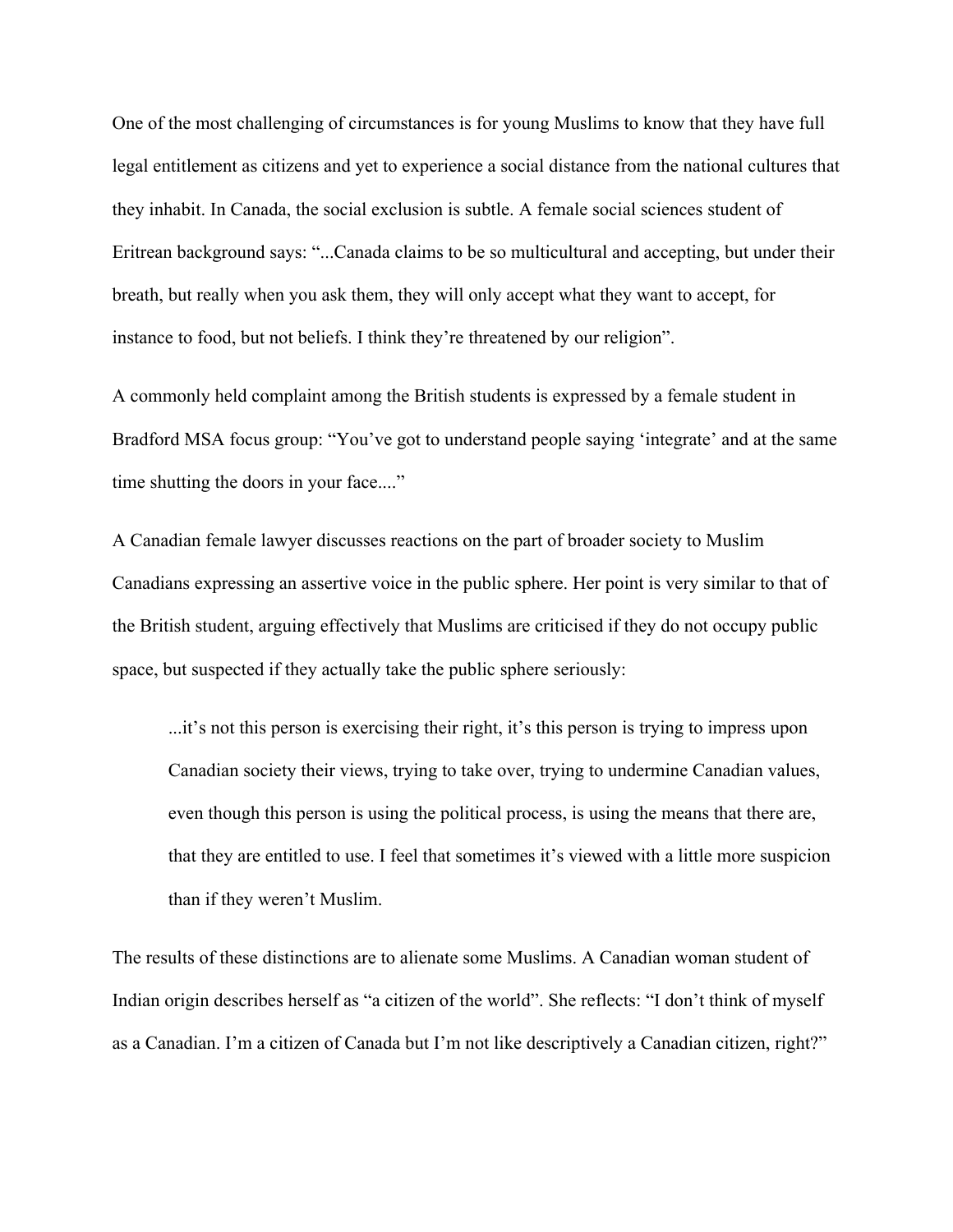A Canadian male student of Iraqi origin, who has only been in Canada for seven years, goes further and locates himself in Iraq itself: "I don't think Canada is my home country. I think the place that is being attacked, the place that people are not living peacefully, that should be our home country....There is not 'I am Canadian; he is Iraqi'. We are all human beings at the end of the day".

Hostility directed against certain Muslims leads some, such as a Canadian-born male student of Pakistani origin, to doubt the security of his father's legal status as a citizen. At any time, he believes his father can be displaced. He says: "My father thinks...he's a visitor here and he's not welcome, and at any moment they can kick him out".

Thus, resistance to rebordering practices may take the form of cultural and political voice against those who have attempted to instantiate new cultural boundaries. It may also take the form of cognitive or literal exit to a more cosmopolitan, or at least better integrated, world.

### **Strategic integration and bodily plurilocation**

For those who are gradually experiencing themselves and those they love being displaced into a series of external locations – as refugee claimants, smuggled humans, visa applicants, caged occupants of remote holding camps, *homo sacer*, economic migrants or citizens of convenience from elsewhere trying to take advantage of "our" generosity, there is a tendency to respond through evasion, ambiguity or pluriform existence. A female student of Iraqi background in Canada:

More than ever I think we...need to integrate ourselves. I always say not integrate completely because we do have our values and we do have our cultural norms that we hold very dear. And not assimilate completely, but also not isolate completely and hold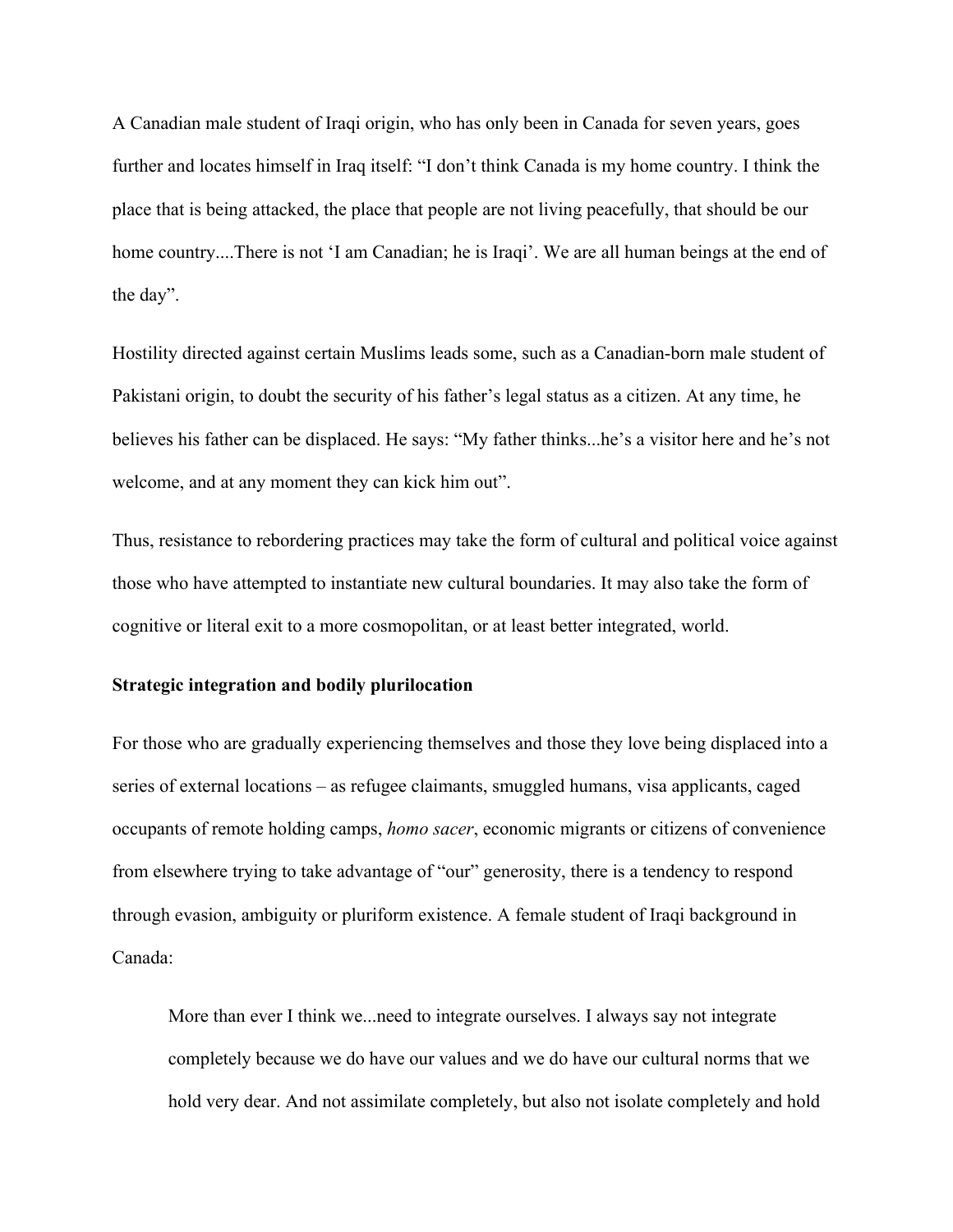ourselves into our own private pockets and not give to Canadians. But have a middle ground of integration – kind of a give and take – and not just get involved in political issues that affect us as Muslims, but also...we need to get out there and to give to a country that has given so much to us....let's come to a middle ground consensus so that we can live as Canadian Muslims."

In a written submission, a Canadian male science student expresses surprise in the discovery of his own Canadianness through a mapping of values: "I know of renowned Islamic scholars who state that Canada is the most Islamic nation in the world if you look at our laws/const. I personally agree with this idea. While we share a lot of Canadian our values (just realized I am both!) in practice these are hardly ever interpreted the same way even amongst Canadians". A Canadian male teacher of Lebanese origins is asked by one of his students why she is not allowed to eat pork, even though the Canadians are allowed: "..I go 'what are you?' She goes 'I'm Muslim'. I go 'Right, where were you born?' She goes: 'I was born in London'. I go 'London is in Canada, so you're not Canadian?'" His response is to use radical pedagogy to invite his student to occupy the ground in which she is located, to make it home.

In each of these instances, there is active resistance to banal securitisation. In both a psychic and a somatic sense, these Muslims are playing with their spatio-temporal locales in a bid to craft subjects that refuse the dualism of 'self and other', either through being both or being neither.

#### **Conclusions**

In the context of a global order in which state sovereignty is increasingly in question and a complex of socio-economic and political networks and flows are reconfiguring both phenomenal space and the (b)ordering of regimes, different kinds of postnational strategies of citizenship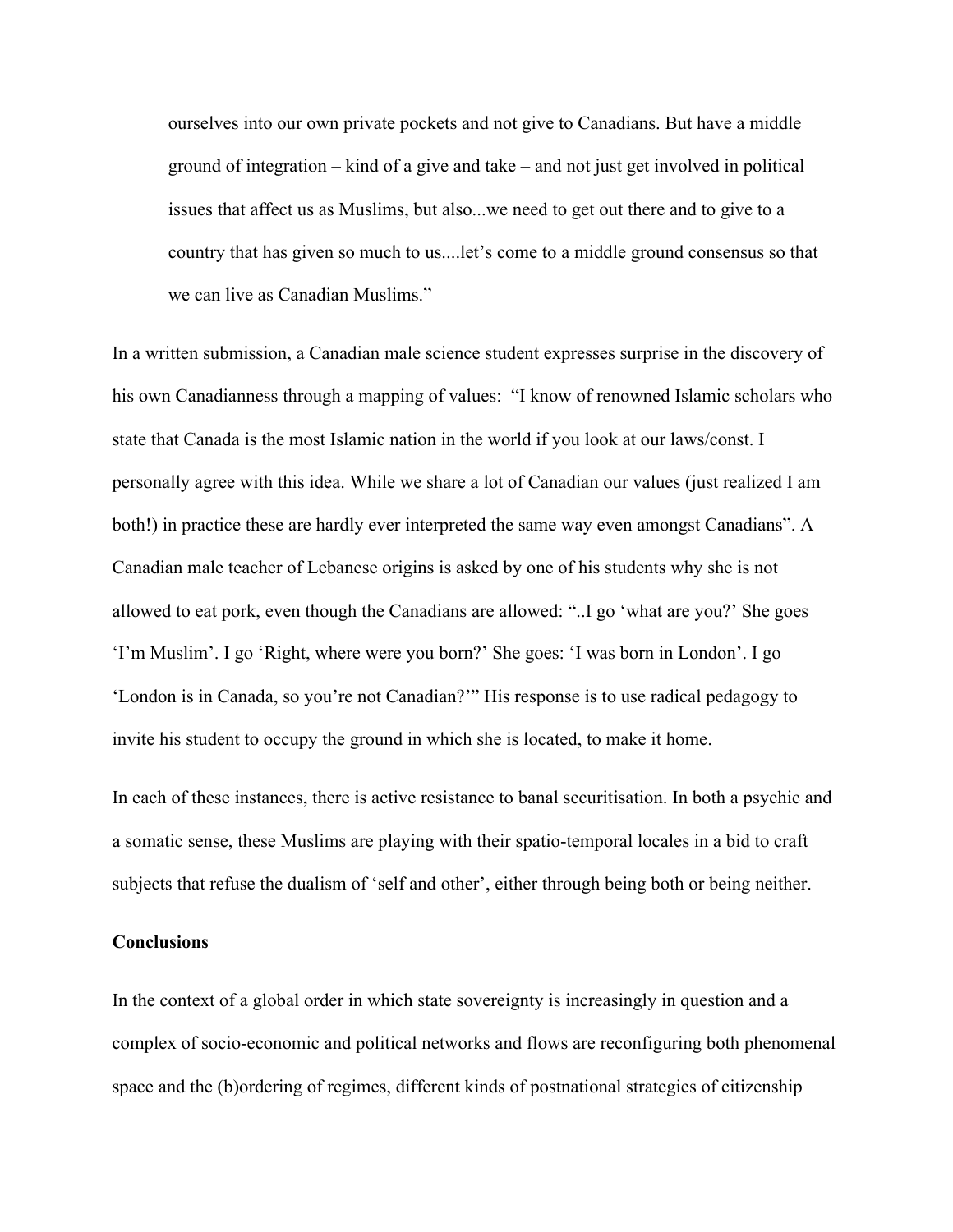have emerged that do not necessarily take their point of departure from cosmopolitan human rights discourses or communal rights claims. Reflecting possibility and opportunity, a series of translocational citizenships is now possible. Punctuated by traumatic events, the global order of vertiginous change has also conditioned responses of panic, fear, uncertainty, and perceptions of risk. The reactionary consequences of this are evident in the erecting of neo-nationalist boundaries, ethno-cultural particularisms, and the centrifugal scatterings of borders through new regimes of surveillance and securitisation.

Multiculturalism has not fared well under such circumstances of securitisation, and there has been a generalised closing down of communication and contact between and among those perceived to belong to distinctive ethno-cultural communities. On the basis of a widespread intolerance of ambiguity and an insistence on categorical and essentialist forms of social inclusion and exclusion, anti-terrorist discourses and anti-Muslim sentiments have contributed to the securitisation of Europe, not as a *fortress*, but as an evolving organic regime whose capillaries and sinews are being constantly repositioned to respond to perceived threat, both within Europe and beyond. Such are the moving parts of what Bigo refers to as banopticisation. Given the global order, such exclusionary tendencies are evident even in Canada, where the history of colonisation, citizenship regime, and multicultural presence has been distinct.

Those who live within the cracks of the securitised order, who are designated other and outsider, or the enemy within, find themselves dislocated by the reconfigurations of borders that take place as regimes respond to uncertainty and threat. Through the agency of the dialogical self and profane acts of resistance, young Muslims demonstrate a capability to engage citizenship regimes in various ways, to adapt and to challenge through assertive remappings of social space. Assertiveness through positive engagement entails working within evolving multicultures (for no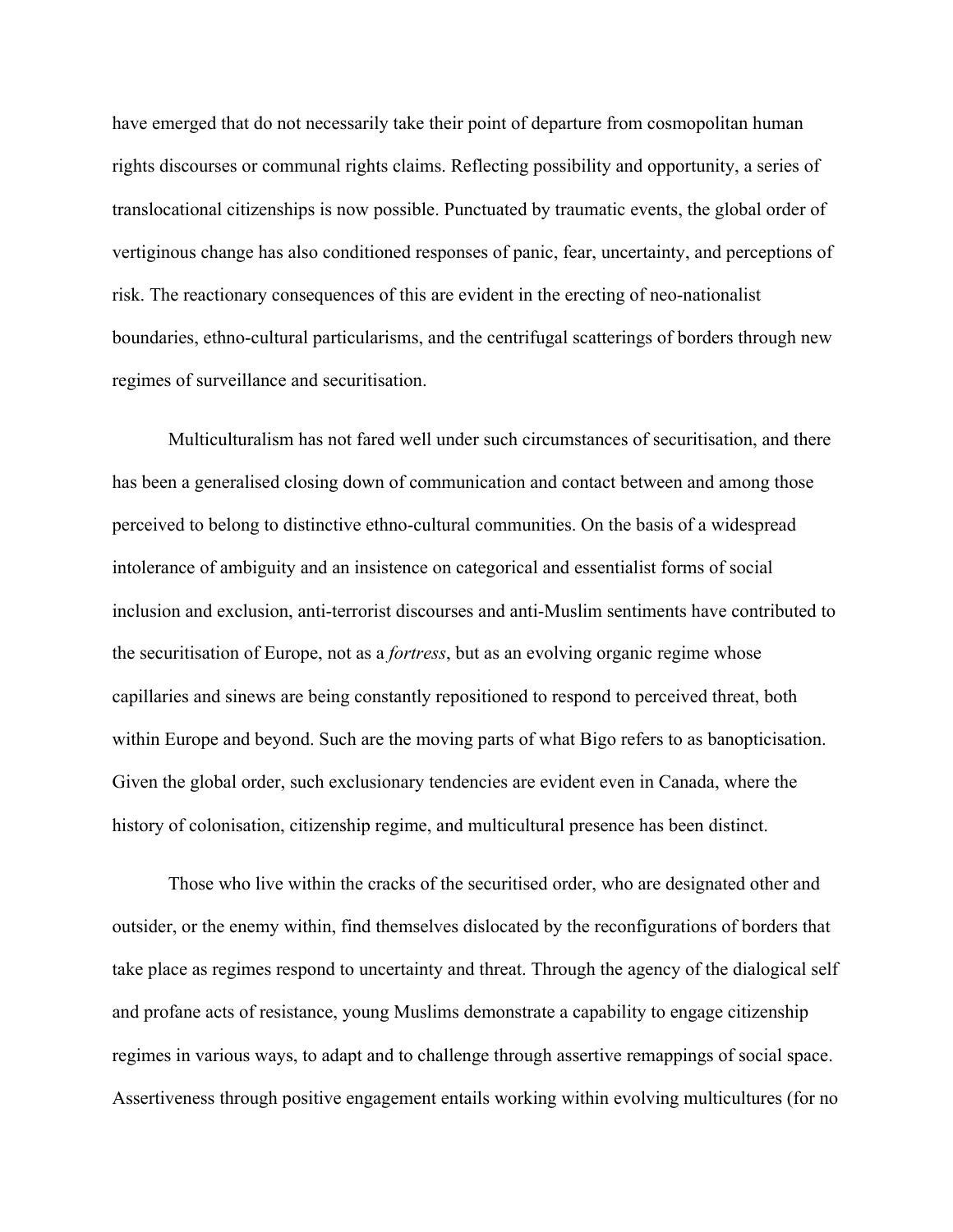matter elite claims that multiculturalism is a failure, multiculture is a lived reality) to dislocate, relocate, and plurilocate Muslim bodies in the face of regimes of (b)ordering that reconfigure disciplinary space and place. Building on the conviviality of dialogical interactions as well as the insistence of Muslim bodies in the public arena, banal acts of citizenship contribute to a remapping of the social landscape. So too do the profane refusals to *colour within the lines* that are constantly redrawn by securitised citizenship regimes and the insistence on creative ambiguity and multiplicity in the face of bureaucratic taxonomy and cultural endogamy.

#### **References**

<sup>3</sup> Arendt, H. *The Origins of Totalitarianism*, (San Diego: Harcourt Inc, 1994); Balibar, E. "Is a philosophy of human civil rights possible?" *The South Atlantic Quarterly* 103, Vol. 2, No. 3 (2004), pp. 311-21.<br><sup>4</sup> Petersson, J. "Rethinking political subjectification: Equality beyond a community of sameness",

<sup>1</sup> Soysal, Y. *Limits of citizenship: Migrants and postnational membership in Europe*. (Chicago: Chicago

University Press, 1994).<br><sup>2</sup> Between 2005 and 2011 we conducted 80 in-depth interviews in Canada (66) and the United Kingdom (14). Each of these was fully transcribed using a standard Critical Discourse Analysis methodology. Each interview lasted anywhere between 30 minutes and 120 minutes. Additionally, a three-hour focus group was undertaken among members of the Muslim Students' Association at the University of Bradford, United Kingdom, in April 2007 and two three-hour focus groups took place with members and friends of the Muslim Students' Association at Huron University College in April 2007 and March 2009. Participants and interviewees were recruited through personal contact and the snowball technique. We balanced the interviewees for gender and their countries of origin revealed a broad diversity. The age distribution of the interviewees was skewed to the young adult cohort of 20-30 years of age <sup>3</sup>

*Distinktion: Scandinavian Journal of Social Theory, Vol. 12, No 3 (2011), pp. 255-69.*<br><sup>5</sup> Guild, E. Security and Migration in the 21<sup>st</sup> Century. (Cambridge: Polity Press, 2009).

<sup>&</sup>lt;sup>6</sup> See for example S. Benhabib, The rights of others: Aliens, residents, and citizens (Cambridge: Cambridge University Press, 2004), and Andrew Linklater, "Cosmopolitan citizenship", in K. Hutchings and R. Dannreuther*, Cosmopolitan Citizenship*, (eds.), pp. 171–200. (London: Macmillian Press, 1999). <sup>7</sup> Walker, R.B.J. "Citizenship after the modern subject", in K. Hutchings and R. Dannreuther, op. cit., pp. 171–200.<br><sup>8</sup> Young, I.M. *Justice and the Politics of Difference.* (Princeton: Princeton University Press, 1990)

<sup>9</sup> Kymlicka, W. *Multicultural Citizenship: A liberal theory of minority rights*. (Oxford: Oxford University

Press. 1995).<br><sup>10</sup> Giroux, H.A. "The politics of insurgent multiculturalism in the era of the Los Angeles uprising". *The Journal of the Midwest Modern Language Association*, Vol. 26, (1993), pp. 12-30; Hall & Held 1990; Henry, F. "Canada's contribution to the "Management" of ethno-cultural diversity". *Canadian Journal of Communication,* Vol. 27, No. 2, (2002), pp. 231-242; Young, I.M. "Polity and group difference: A critique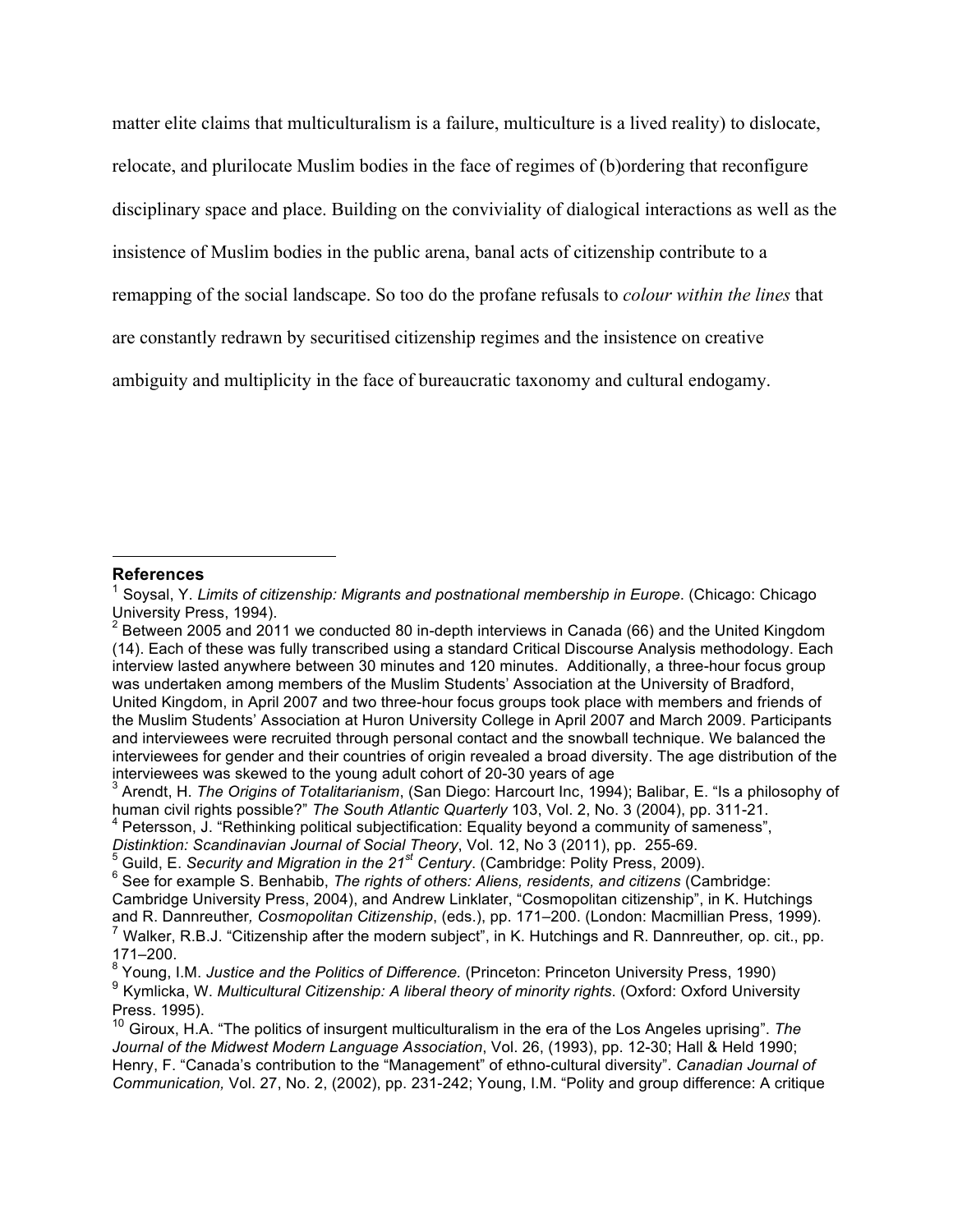of the ideal of universal citizenship", in R. Beiner, *Theorizing Citizenship*, (ed.), (Albany: State University of New York Press, 1995), pp. 175–208.

<sup>11</sup> Soysal, 1994, op. cit; Soysal, Y, 2000. "Citizenship and identity: Living in diasporas in post-War Europe". *Ethnic and Racial Studies,* Vol. 23, No. 1, (2000), pp. 1–15.

<sup>12</sup> Soysal, 2000, op. cit. <sup>13</sup> Guild, op. cit., p.24. <sup>14</sup> Soysal 1994, op. cit; Mouritsen, P., in A. Triandafyllidou, T. Modood & N. Meer (eds.), *European Multiculturalisms: Cultural, religious, and ethnic challenges*, (Edinburgh: Edinburgh University Press, 2011).

 $15$  Mouritsen, op. cit., p. 91

<sup>16</sup> Kofman, E. "Citizenship, migration and the reassertion of national identity". *Citizenship Studies* Vol. 9, No. 5 (2005), pp. 453–67; Lister, M. "Introduction: Europeanization and migration: challenging the values of citizenship in Europe?" *Citizenship Studies,* Vol. 12, No. 6 (2008), pp. 527–32.

17 Joppke, C. "Immigration and the identity of citizenship: the paradox of universalism". *Citizenship Studies,* Vol. 12, No. 6, (2008), pp. 533–46.

<sup>18</sup> Scuzzarello, S. *Caring multiculturalism: Local immigrant policies and narratives of integration in Malmö,<br>Birmingham and Bologna. (Lund Political Studies: Media Tryck, 2010).* 

<sup>19</sup> Barry, B. *Culture and equality*. (Cambridge: Harvard University Press, 2002); Joppke, C. "Multicultralism and immigration: a comparison of the United States, Germany and Great Britain". *Theory and Society,* Vol. 25, No. 4 (1996), pp. 449–500.

<sup>20</sup> Erlanger, S., Bennhold, K. Pauly, S. & S. Shane, "Norway attacks put spotlights on rise of right-wing sentiment in Europe". *New York Times*, July 23, (2011); Triandafyllidou et al. op. cit.

 $21$  Scuzzarello, op.. cit.; Authors.

<sup>22</sup> Mouritsen, op cit. p. 95

<sup>23</sup> Mountz, A. "Embodying the Nation-state: Canada's Response to Human Smuggling", *Political Geography,* Vol. 23, (2004), pp. 323-345.

<sup>24</sup> Nyers, P. "Dueling Citizens: the Politics of Rescuing Dual Citizens", *Citizenship Studies,* Vol. 14, No. 1  $(2010)$ , pp. 47-60;

<sup>25</sup> Muller, B. "Borders, Risks, Exclusions", *Studies in Social Justice* Vol. 3, No. 1, (2009), pp. 67-78; Muller, B. "Unsafe at Any Speed? Borders, Mobility and 'Safe Citizenship'", *Citizenship Studies,* Vol. 14, No. 1, (2010), pp. 75-88; Salter, M. & Piché, G. "The Securitization of the US-Canada Border in American Political Discourse", *Canadian Journal of Political Science* 44:4, (2011), pp. 929-951.

<sup>26</sup> Bell, C. "Surveillance Strategies and Populations at Risk: Biopolitical Governance in Canada's national Security Policy", *Security Dialogue* Vol. 37, No. 2, (2006), pp. 147-165; Muller, 2009; <sup>2012</sup>*,* op cit. <sup>27</sup> Dench, J. "On a Collision Course With the Charter", (2011), *The Mark News* 

http://www.themarknews.com/articles/7044-on-a-collision-course-with-the-charter (retrieved March 27 2012); Van der Graaf, N. "A Risky Move to Securitize Immigration", (2011), *The Mark News* http://www.themarknews.com/articles/6917-a-risky-move-to-securitize-immigration (retrieved March 27 2012)

<sup>28</sup> Agamben, G. *Homo Sacer: Sovereign Power and Bare Life*. (Stanford: Stanford University Press, 1998); Agamben, G. State of Exception. (Chicago: University of Chicago Press, 2005).

<sup>29</sup> The Greek conception of politics contained two differentiations according to Agamben, that of zoe, or 'bare life', referring to those stripped of all rights and excluded from the community of citizens, and *bio*, referring to politically or morally qualified life as a particular form of a community. The constitution of the political is made possible by an exclusion of *bare life* from political life which all at once makes *bare life* a condition of politics (see Agamben 1998, op. cit*.*; Edkins, J. *Trauma and the memory of politics*. (Cambridge: Cambridge University Press, 2003); Vaughan-Williams, N. "Georgio Agamben", in J. Edkins and N. Vaughan-Williams (eds.) *Critical Theorists and International Relations*. (London: Routledge, 2009), pp. 19-30.

<sup>30</sup> Agamben 1998; 2005, op. cit; T. Blom Hansen, T. & Stepputat, F. *Sovereign Bodies: Citizens, migrants and states in the postcolonial world*. (Princetion: Princeton University Press, 2005); Vaughan-Williams, op cit.

<sup>31</sup> Blair 2006; quoted in Aradau, C. "Forget Equality? Security and Liberty in the 'War on Terror'". *Alternatives,* Vol. 33, No. 3, (2009), pp. 293-314*,* p. 296.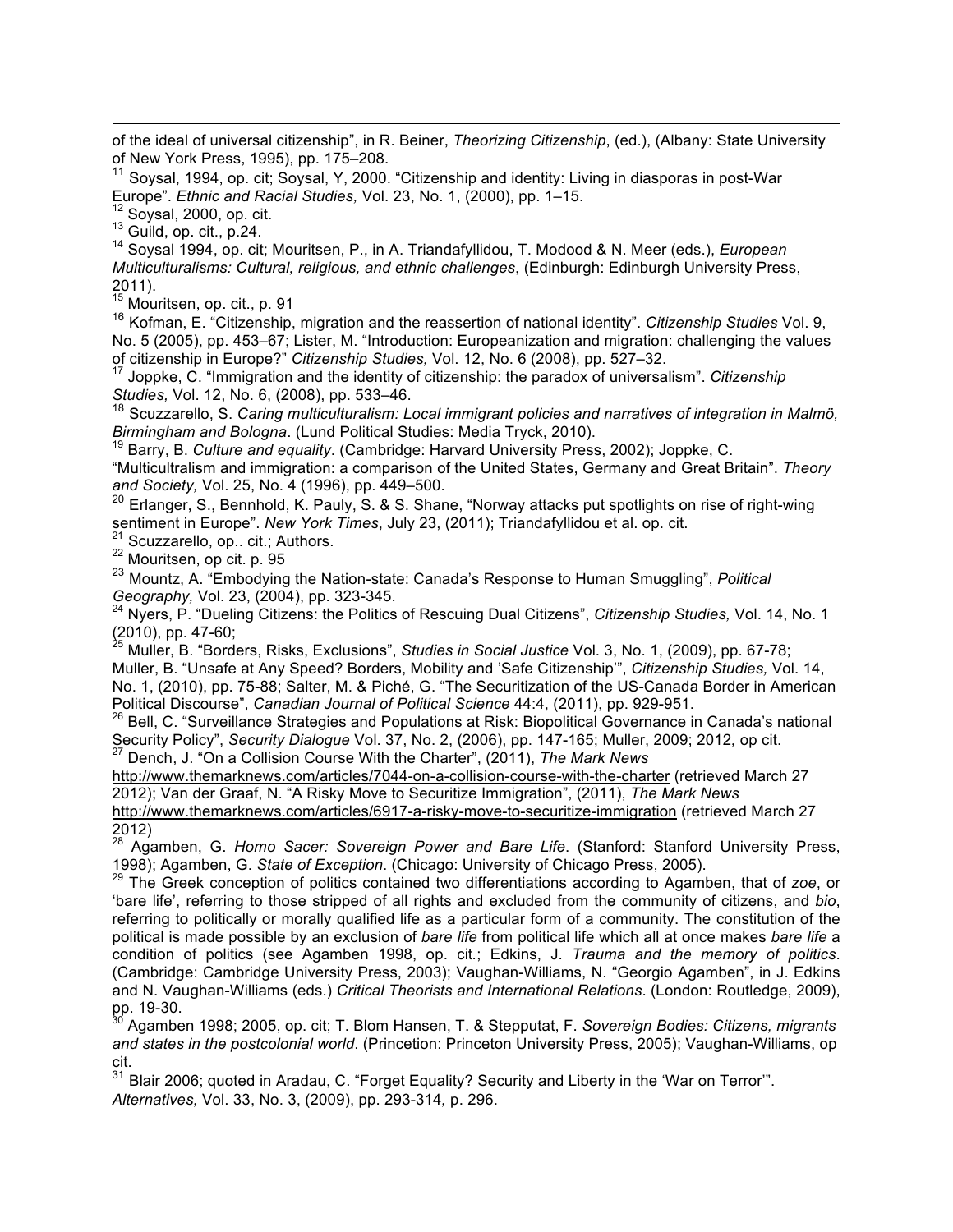32 Bigo, D. "Security and immigration: Towards a governmentality of unease", *Alternatives/Cultures & Conflicts*: pp. 63-92, (2002), p. 81. <sup>33</sup> Ibid.

<sup>34</sup> Walters, W. "Border/Control", *European Journal of Social Theory*, Vol. 9, No. 2 (2006), pp. 187-203, p. 188

<sup>35</sup> Amoore, L. "Biometric borders: Governing mobilities in the war on terror". *Political Geography*, Vol. 25 (2006), pp. 336-35, p. 338

 $\frac{36}{37}$  Edkins, op. cit.<br> $\frac{37}{37}$  Bigo. D. & Guile

<sup>37</sup> Bigo, D. & Guild, E. "Distancering af de fremmede. Logikken i Schengen-visummet", *Politik,* Vol. 3, No.<br>7 (2004), pp. 23-33; Guild, op. cit.<br><sup>38</sup> Boll, C. 3006, Sun sillance Of United to the team of the team of the t

Bell, C. 2006. Surveillance Strategies and Populations at Risk: Biopolitical Governance in Canada's National Security Policy. *Security Dialogue* vol. 37, no. 2, pp.147-165; Mountz, A., 2004. Embodying the nation-state: Canada's response to human smuggling. *Political Geography* vol. 23, pp.323-345; Muller, B.J. 2009. Borders, Risks, Exclusions. *Studies in Social Justice* vol. 3, no. 1, pp.67-78; Muller, B.J. 2010. Unsafe at any speed? Borders, mobility and 'safe citizenship'. *Citizenship Studies* vol.14, no.1, pp.75-88; Nyers, P. 2010. Dueling designs: The politics of rescuing dual citizens. *Citizenship Studies* vol. 14, no.1, pp. 47-60.

van Munster, R. "Review Essay. Security on a Shoestring: A hitchhikers guide to critical schools of security in Europe", *Cooperation and Conflict*, Vol. 42, No. 2 (2007), pp. 235-44, p. 241<br><sup>40</sup> Fuglerud, O. "Inside Out: The reorganization of national identity in Norway", in T. Blom Hansen & F.

Stepputat, op. cit*.*, pp. 291-312; authors

<sup>41</sup> Blom Hansen, T. & Stepputat, F. op. cit. p. 35<br><sup>42</sup> Author

<sup>43</sup> Levant, E. *The Enemy Within: Terror, Lies, and the Whitewashing of Omar Khadr.* (Toronto: McLelland and Stewart, 2011); Mansur, S. *Delectable Lie: A Liberal Repudiation of Multiculturalism.* (Brantford, Ontario: Mantra Books); Steyn, M. *After America: Get Ready for Armageddon.* (New York: Regnery,

2011).<br><sup>44</sup> Adams, M. *Unlikely Utopia: The Surprising Triumph of Canadian Pluralism* (Toronto: Viking, 2007);<br>Ryan, P. *Multicultiphobia* (Toronto: University of Toronto Press, 2010).

As Waever, O. *Identity, Migration and the New Security Agenda in Europe*. (Michigan: Pinter, 1993); Buzan B, Waever O, & de Wilde J. *Security: A new framework for analysis.* (Boulder: Lynne Rienner,

1998).<br><sup>46</sup> Beck, U*. World Risk Society*. (Cambridge: Polity Press, 1998); Beck, U. *World at Risk*. (Cambridge:<br>Polity Press, 2008).

<sup>47</sup> Furedi, F. *Therapy Culture: Cultivating vulnerability in an uncertain age.* (London: Routledge, 2004); Furedi, F. *Politics of Fear: Beyond left and right*. (London: Continuum, 2005); Furedi, F. *Invitation to Terror: The expanding empire of the unknown*.( London: Continuum, 2007); Huysmans, J. 1998. "Security! What do you mean? From concept to thick signifier", *European Journal of International Relations*, Vol. 4, (1998), pp. 226-55; Huysmans, J. *The Politics of Insecurity: Fear, migration and asylum* 

*in the EU*. (London: Routledge, 2006).<br><sup>48</sup> Delanty, G. "Fear of Others: Social Exclusion and the European Crisis of Solidarity", Social Policy & *Administration,* Vol. 42, No. 6, (2008), pp. 676-690.

49 Bigo, 2002*,* op. cit.

<sup>50</sup> Dillon 1996; Mitzen, J. "Ontological security in world politics: state identity and the security dilemma", *European Journal of International Relations*, Vol. 12, No. 3, (2006), pp. 341–370; Roe, P. "The value of positive security", *Review of International Studies*, Vol. 34, No. 4, (October 2008); Steele, B. *Ontological security in International Relations*. (New York: Routledge, 2008); Roe, op. cit.; Steele*,* op. cit.

<sup>51</sup> Comaroff, J. & Comaroff, J.L. "Naturing the nation: Aliens, apocalypse, and the postcolonial state, in Blom Hansen, & Stepputat, op. cit., pp. 120-147.

See author, forthcoming.

<sup>53</sup> Franzosi, R. "Narrative analysis – or why (and how) sociologists should be interested in narrative", *Annual Review of Sociology* vol. 24, (1998), pp. 517-554.

54 Eder, K. Europe's borders: the narrative construction of the boundaries of Europe. *European Journal of Social Theory*, Vol. 9, No. 2, (2006), pp. 255-271, p. 256.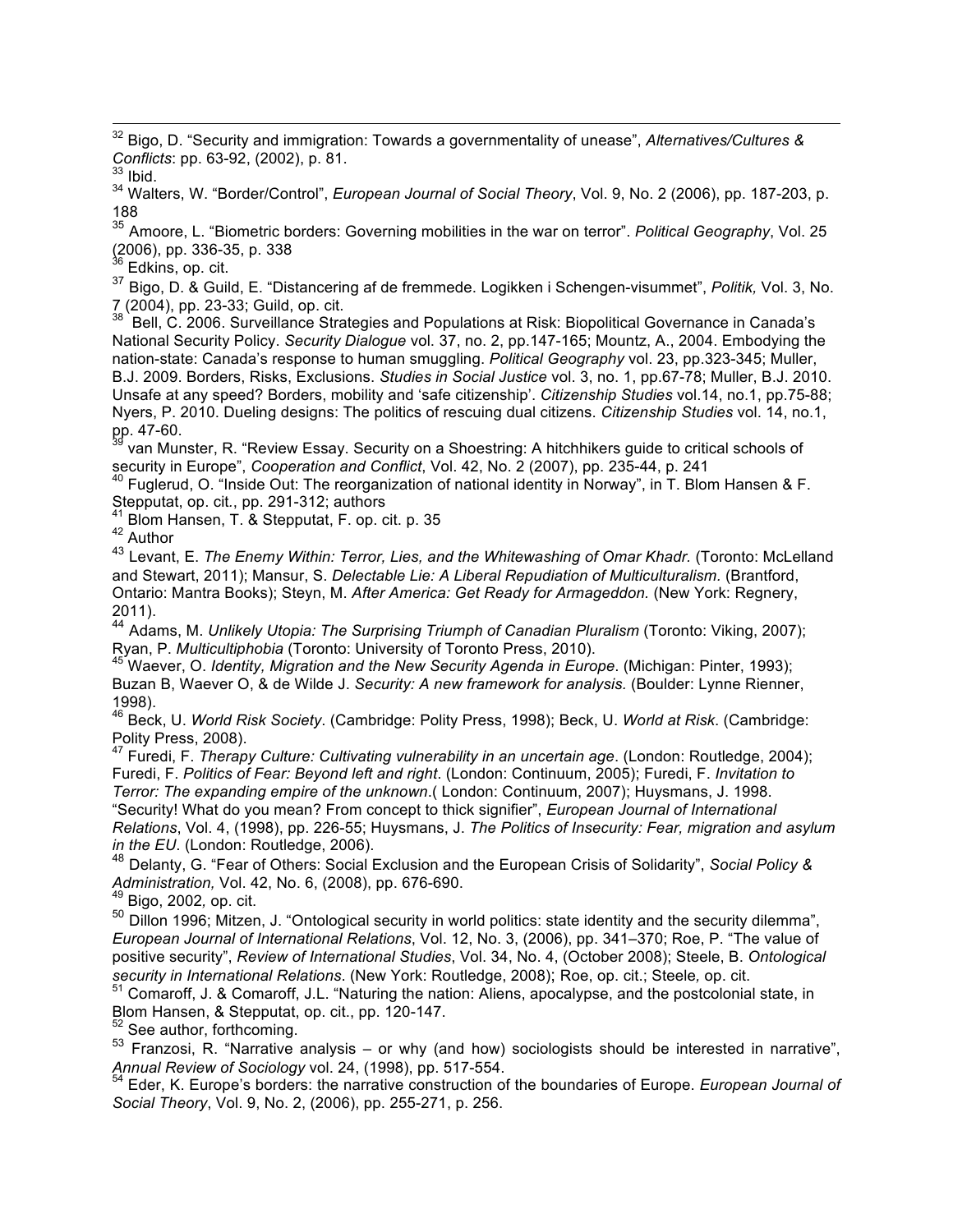55 Somers, M. 1994. "The narrative construction of identity: A relational and network approach", *Theory and Society* Vol. 23, No.5, (1994), pp. 605-649; Bamberg, M. "*Who am I?* Narration and its contribution to self and identity", *Theory and Psychology* Vol. 21, No. 3, (2011), pp. 3-24.

56 Barth, F. *Ethnic groups and boundaries.* (Boston: Little and Brown Company, 1969); Billig, M. *Banal* 

<sup>57</sup> Bakhtin, M. *Speech genres and other late essays.* (Austin, TX: University of Texas Press, 1979/1986); Bakhtin, M. *The Bakhtin Reader*. P. Morris (ed.). (London: Arnold, 2001); Hammack, P. & Pilecki, A. "Narrative as a Root Metaphor for Political Psychology", *Political Psychology,* Vol. 33, No. 1, (2012), pp. 75-103.

<sup>58</sup> Edkins*,* op. cit.; van Munster, op. cit.; Vaughan-Williams, op. cit. <sup>59</sup> Furedi 2007, op. cit. p*.* 127.

<sup>60</sup> Lacan, J. *The seminar of Jacques Lacan, Book III: The psychoses.* Trans. Russell Grigg. (Kent: W. Norton, 2000); Billig, op. cit.; authors

 $^{61}$  Buzan et al., op. cit.<br> $^{62}$  Bigo, D. 2002, op. cit.; Bigo, D. "Globalized (in)Security: the Field and the Ban-opticon," in N. Saka & J. Solomon, *Translation, Biopolitics, Colonial Difference* (eds.), (Hong Kong University Press, 2006), pp. 109-15.<br><sup>63</sup> see e.g. Huysmans, J. 1998, 2006, op. cit.

 $64$  Giddens, op. cit.; Hammack & Pilecki, op cit; author<br> $65$  Noble, G. "The discomfort of strangers: Racism, incivility and ontological security in a relaxed and comfortable nation", *Journal of Intercultural Studies* Vol. 26, No. 1, (2005), pp. 107-20, p. 107

<sup>66</sup> Aradau, C. "Security and the democratic scene: Desecuritization and emancipation", *Journal of* 

*International Relations and Development*, vol. 7 (2004): 388-413, p. 19.<br><sup>67</sup> Edkins, op. cit., p. 216.<br><sup>68</sup> Agamben, G. *The Kingdom and the Glory: For a Theological Genealogy of Economy and Government.*<br>*Homo Sacer II,* 

<sup>69</sup> Agamben, G. *The Coming Community*. Michael Hardt (trans). (Minneapolis: University of Minnesota Press, 1993), p. 86. Quoted in N. Vaughan-Williams, op. cit. p. 28<br><sup>70</sup> Vaughan-Williams, op. cit.<br><sup>71</sup> Bakhtin, 1979/1986, op. cit.<br><sup>72</sup> Marková, I. "Constitution of the Self: Intersubjectivity and Dialogicality" Culture

No. 3, (2003), pp. 249-259; Marková, I. *Dialogicality and social representations: the dynamics of mind.* (New York: Cambridge University Press, 2003).<br><sup>73</sup> Bakhtin, 1979/1986, op. cit.

<sup>74</sup> see Honig, B. *Emergency Politics: Paradox, Law and Democracy*. (Princeton: Princeton University Press, 2011).

<sup>75</sup> Somers, op. cit.

<sup>76</sup> Henry, op. cit. p. 238.<br><sup>77</sup> Mohammad, R. "Marginalization, Islamism and the production of the 'Other's' 'Other'", *Gender, Place and Culture*, Vol. 6, No. 3, (1999), pp. 221-240.

78 Gilroy, P. *After Empire: Melancholia or Convivial Culture?* (New York: Columbia University Press, 2005); see also, Gilroy, P. "Multiculture, double consciousness and the 'war on terror'", *Patterns of Prejudice*, Vol. 39, No. 4, (2005): 431-443.

79 Melotti, U. "International migration in Europe: Social projects and political cultures", in T. Modood and P. Werbner (eds.) *The Politics of Multiculturalism in the New Europe: Racism, Identity and Community*. (London: Zed Books, 1997). Geddes, A. *The Politics of Migration and Immigration in Europe*. (London: Sage, 2003); Modood, T. *Multiculturalism, Muslims and Citizenship: A European Approach*. (London: Routledge, 2005).<br><sup>80</sup> Favell, A. *Philosophies of Integration: Immigration and the idea of citizenship in France and Britain.* 

(Basingstoke; Palgrave, 1998); see also Favell, A. "Migration, mobility and globaloney: Metaphors and rhetoric in the sociology of globalization", *Global Networks,* Vol. 1, No. 4, (2001), pp. 389–398.

 $81^8$  Geddes, op. cit. p. 47.<br> $82$  Ibid.